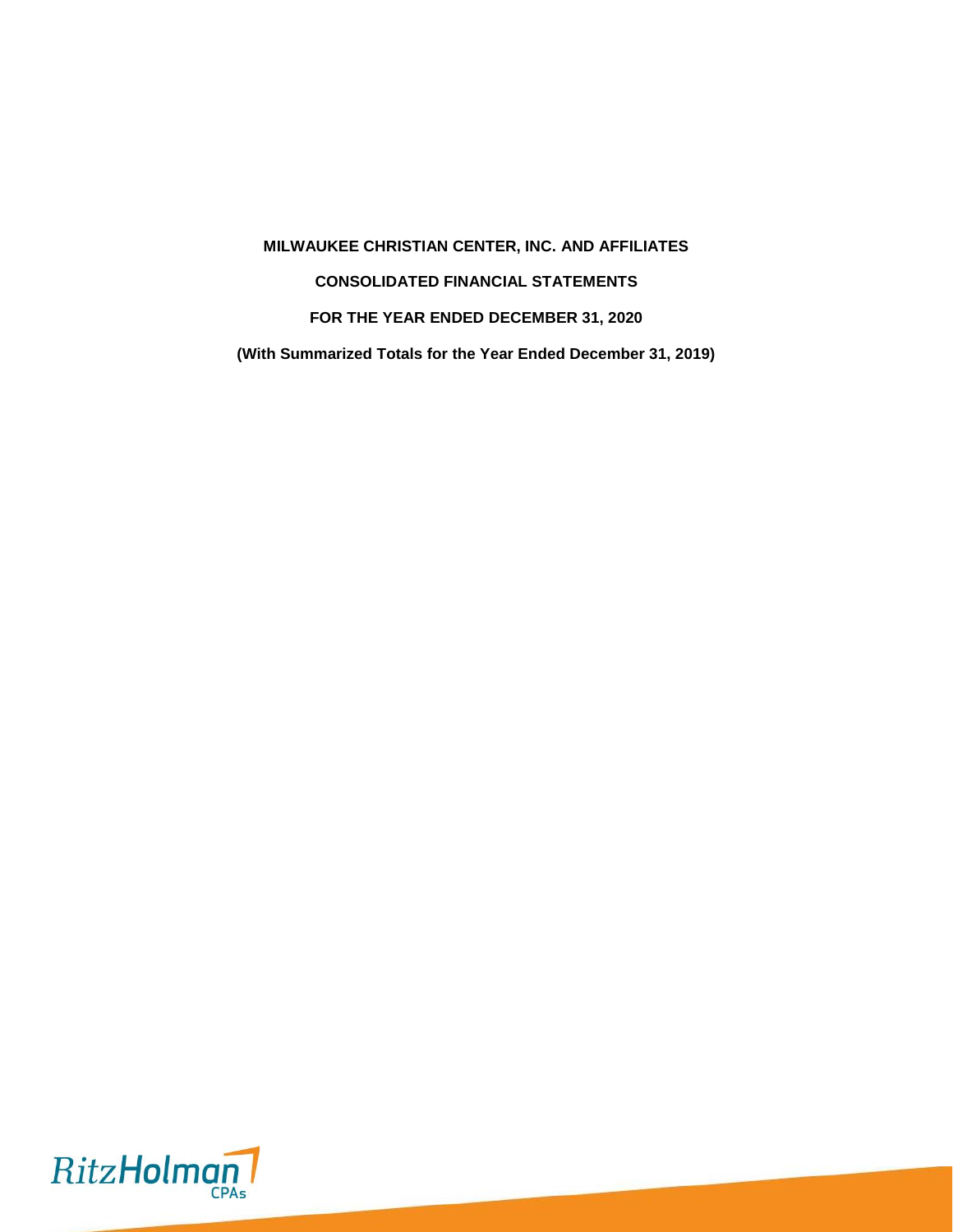# **MILWAUKEE CHRISTIAN CENTER, INC. AND AFFILIATES**

# **TABLE OF CONTENTS**

| Page     |
|----------|
| $1 - 2$  |
| $3 - 4$  |
| 5        |
| 6        |
|          |
| $8 - 22$ |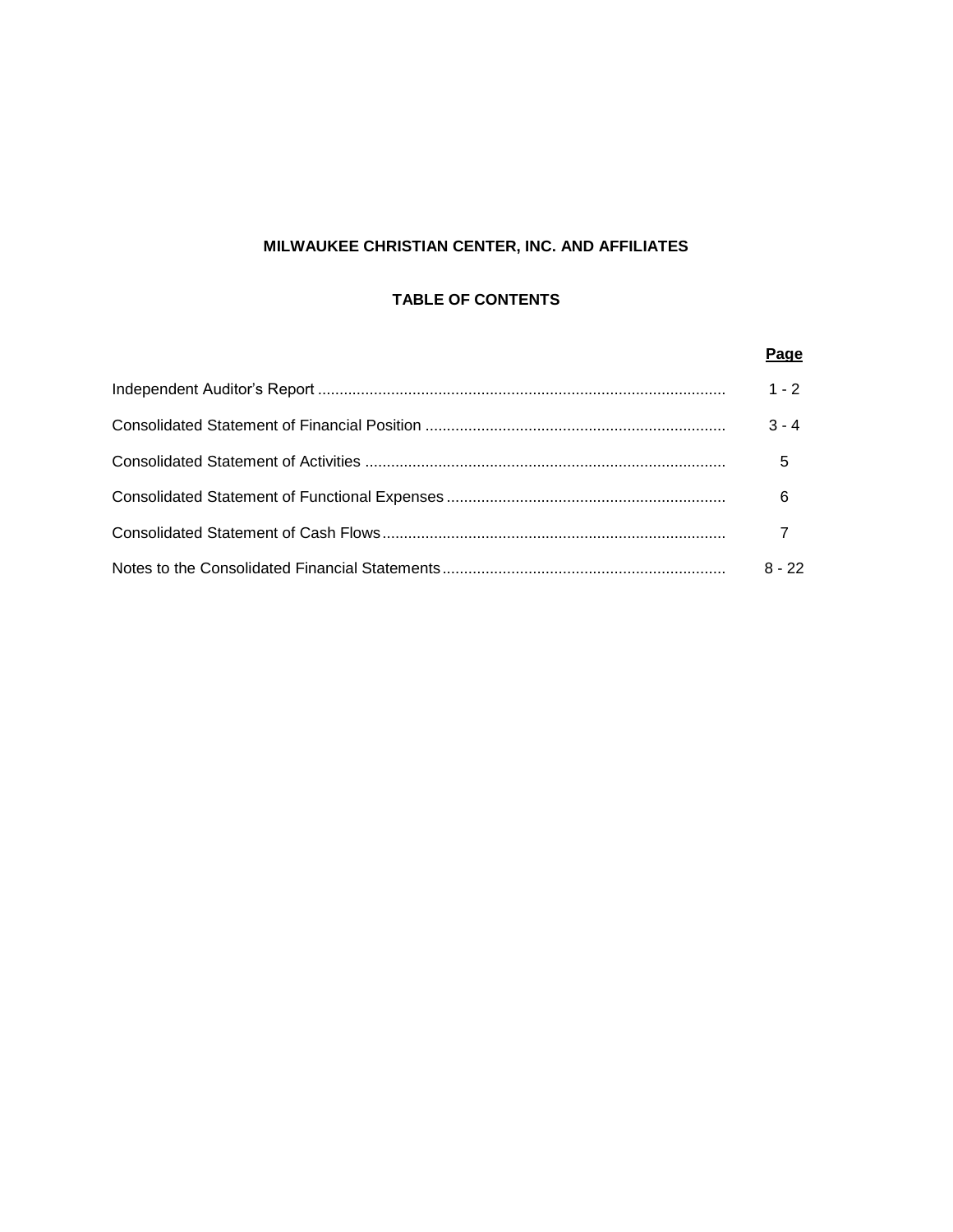

#### Independent Auditor's Report

Board of Directors Milwaukee Christian Center, Inc. and Affiliates

#### **Report on the Financial Statements**

We have audited the accompanying consolidated financial statements of Milwaukee Christian Center, Inc. and Affiliates which comprise the statement of financial position as of December 31, 2020, and the related consolidated statements of activities, functional expenses and cash flows for the year then ended, and the related notes to the consolidated financial statements.

#### **Management's Responsibility for the Financial Statements**

Management is responsible for the preparation and fair presentation of these financial statements in accordance with accounting principles generally accepted in the United States of America; this includes the design, implementation, and maintenance of internal control relevant to the preparation and fair presentation of financial statements that are free from material misstatement, whether due to fraud or error.

#### **Auditor's Responsibility**

Our responsibility is to express an opinion on these financial statements based on our audit. We conducted our audit in accordance with auditing standards generally accepted in the United States of America Those standards require that we plan and perform the audit to obtain reasonable assurance about whether the financial statements are free of material misstatement.

An audit involves performing procedures to obtain audit evidence about the amounts and disclosures in the financial statements. The procedures selected depend on the auditor's judgment, including the assessment of the risks of material misstatement of the financial statements, whether due to fraud or error. In making those risk assessments, the auditor considers internal control relevant to the Organization's preparation and fair presentation of the financial statements in order to design audit procedures that are appropriate in the circumstances, but not for the purpose of expressing an opinion on the effectiveness of the Organization's internal control. Accordingly, we express no such opinion. An audit also includes evaluating the appropriateness of accounting policies used and the reasonableness of significant accounting estimates made by management, as well as evaluating the overall presentation of the financial statements.

We believe that the audit evidence we have obtained is sufficient and appropriate to provide a basis for our audit opinion.

#### **Opinion**

In our opinion, the financial statements referred to above present fairly, in all material respects, the financial position of Milwaukee Christian Center, Inc. and Affiliates as of December 31, 2020, and the changes in their net assets and their cash flows for the year then ended in accordance with accounting principles generally accepted in the United States of America.

*Ritz Holman LLP Serving business, nonprofits, individuals and trusts.*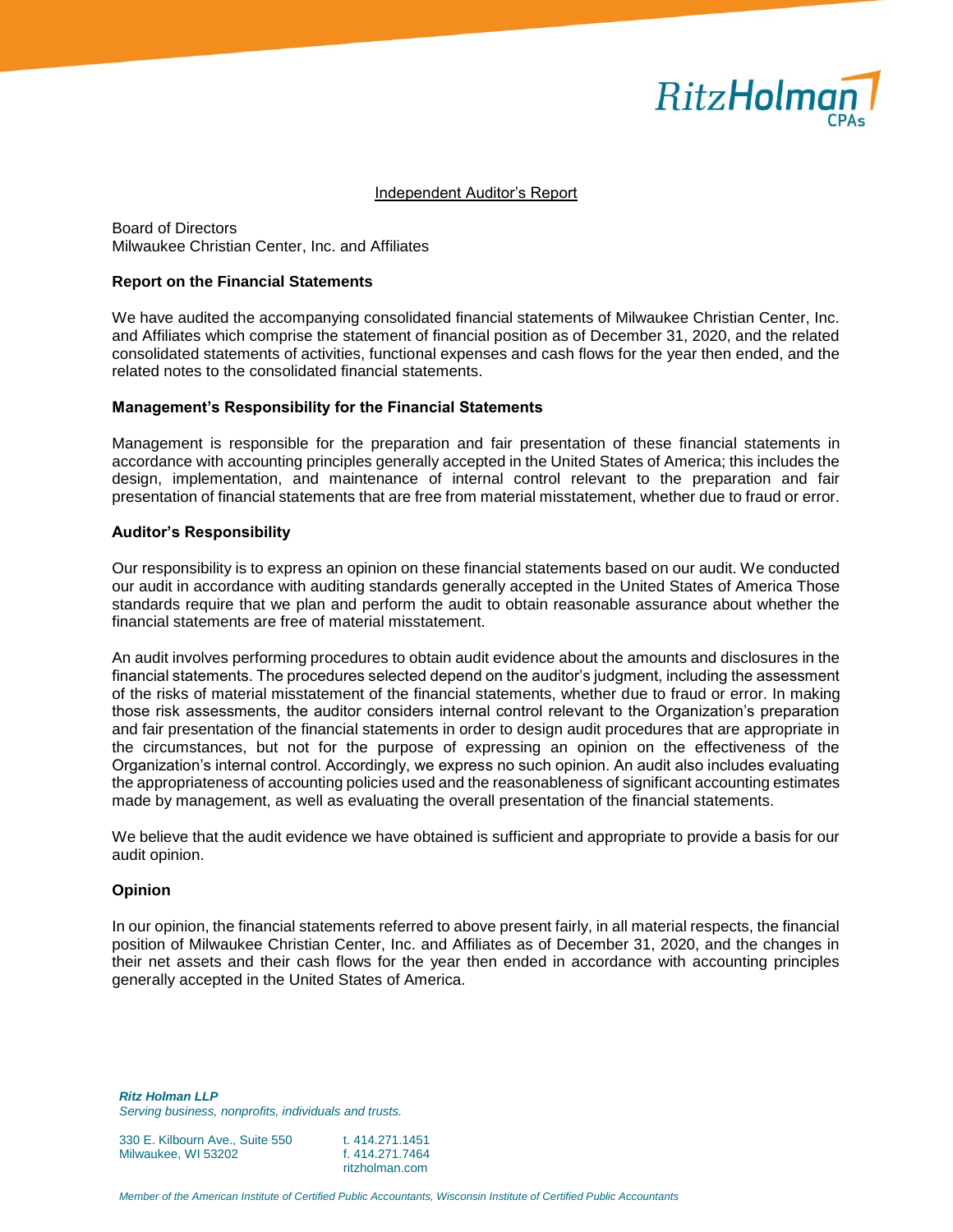Board of Directors Milwaukee Christian Center, Inc. and Affiliates

## **Report on Summarized Comparative Information**

We have previously audited Milwaukee Christian Center, Inc. and Affiliates' December 31, 2019 financial statements, and we expressed an unmodified audit opinion on those audited financial statements in our report dated June 19, 2020. In our opinion, the summarized comparative information presented herein as of and for the year ended December 31, 2019, is consistent, in all material respects, with the audited financial statements from which it has been derived.

Ritz Holman LLP

RITZ**HOLMAN LLP** Certified Public Accountants

Milwaukee, Wisconsin May 28, 2021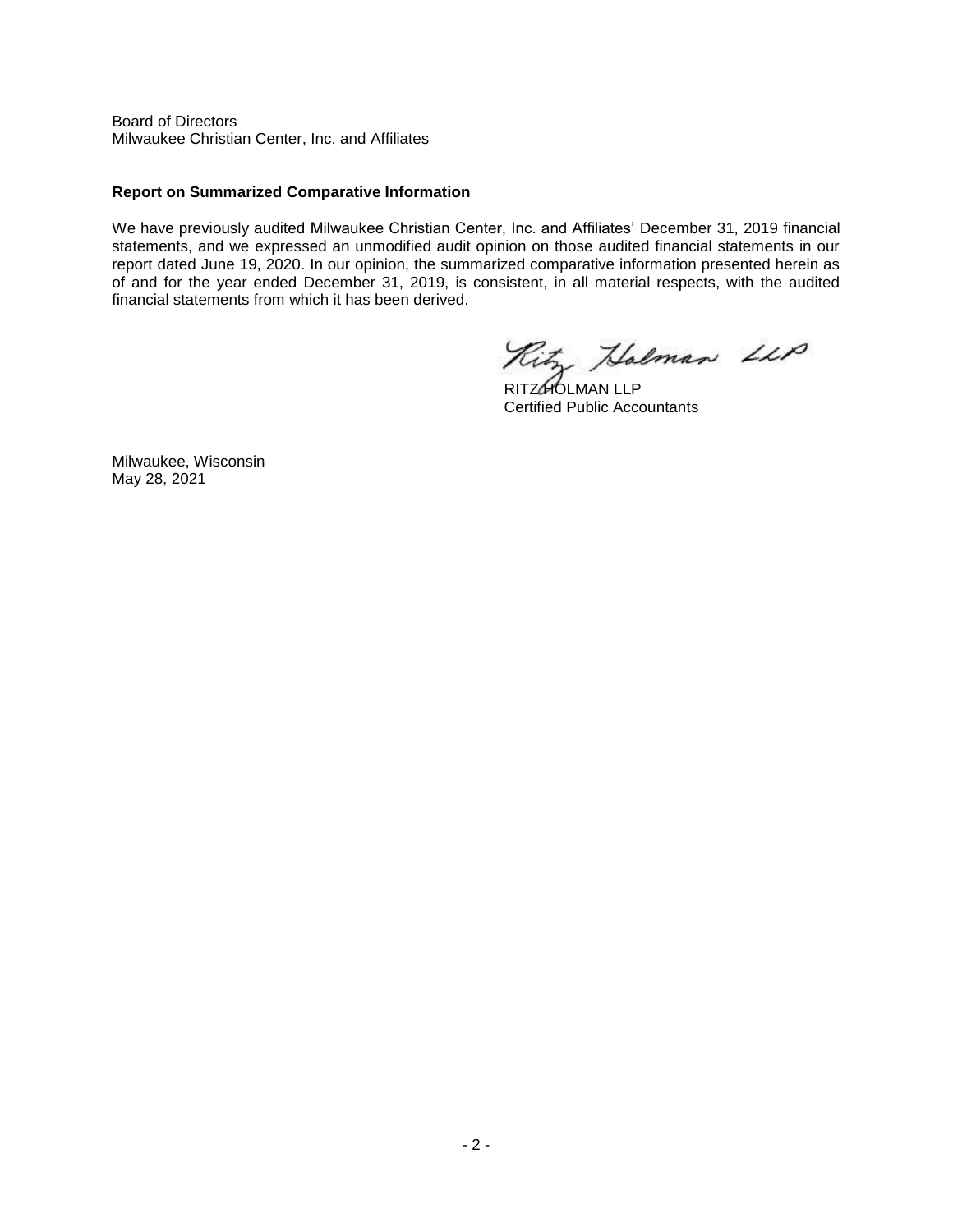# **MILWAUKEE CHRISTIAN CENTER, INC. AND AFFILIATES CONSOLIDATED STATEMENT OF FINANCIAL POSITION DECEMBER 31, 2020 (With Summarized Totals for December 31, 2019)**

| <b>ASSETS</b>                             |                 |                 |
|-------------------------------------------|-----------------|-----------------|
|                                           | 2020            | 2019            |
| <b>CURRENT ASSETS</b>                     |                 |                 |
| Cash and Cash Equivalents                 | \$<br>628,437   | \$<br>330,984   |
| <b>Accounts Receivable</b>                | 10,450          | 9,368           |
| Grants and Pledges Receivable - Current   | 795,144         | 595,997         |
| Properties Held for Resale - Current      | 313,587         | 325,212         |
| <b>Prepaid Expenses</b>                   | 22,375          | 12,535          |
| <b>Inventory - Supplies</b>               | 604             | 604             |
| <b>Total Current Assets</b>               | \$<br>1,770,597 | \$<br>1,274,700 |
|                                           |                 |                 |
| <b>FIXED ASSETS</b>                       |                 |                 |
| <b>Total Fixed Assets</b>                 | \$<br>1,072,389 | \$<br>1,024,650 |
| Less: Accumulated Depreciation            | (314, 165)      | (285,576)       |
| <b>Net Fixed Assets</b>                   | \$<br>758,224   | \$<br>739,074   |
| <b>OTHER ASSETS</b>                       |                 |                 |
| Properties Held for Resale - In Process   | \$<br>296,775   | \$<br>220,075   |
| Investment                                | 13,128          | 11,671          |
| Deposits                                  | 83,741          | 121,521         |
| Grants and Pledges Receivable - Long-Term |                 | 20,000          |
| <b>Total Other Assets</b>                 | \$<br>393,644   | \$<br>373,267   |
| <b>TOTAL ASSETS</b>                       | \$2,922,465     | \$<br>2,387,041 |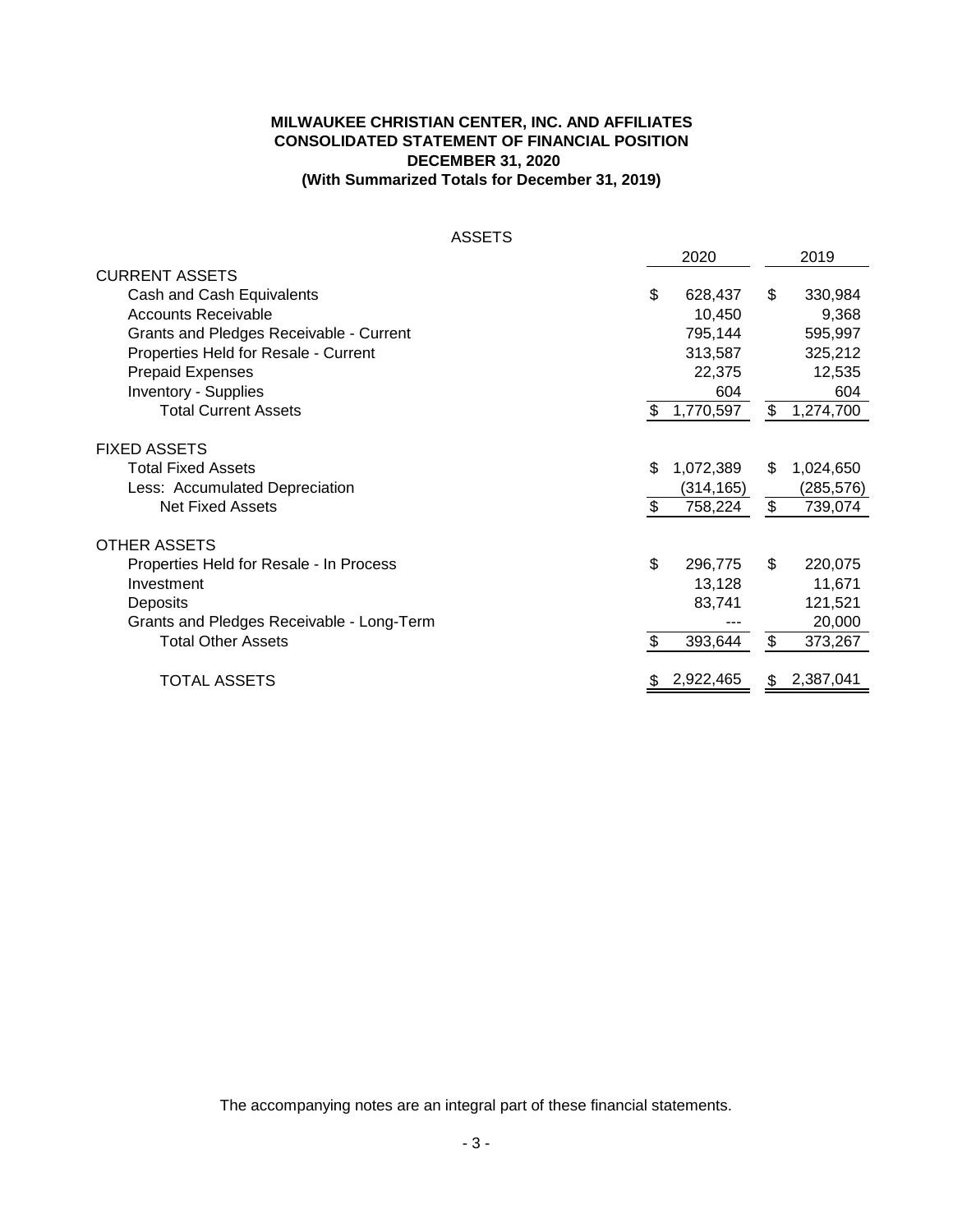# **MILWAUKEE CHRISTIAN CENTER, INC. AND AFFILIATES CONSOLIDATED STATEMENT OF FINANCIAL POSITION DECEMBER 31, 2020 (With Summarized Totals for December 31, 2019)**

## LIABILITIES AND NET ASSETS

|                                                 |     | 2020        |                         | 2019      |
|-------------------------------------------------|-----|-------------|-------------------------|-----------|
| <b>CURRENT LIABILITIES</b>                      |     |             |                         |           |
| <b>Accounts Payable</b>                         | \$  | 14,500      | \$                      | 10,840    |
| <b>Accrued Payroll and Payroll Taxes</b>        |     | 151,468     |                         | 101,411   |
| Refundable Advance - Grant                      |     | 26,640      |                         | 23,900    |
| Deferred HOME Revenue                           |     | 429,937     |                         | 377,704   |
| <b>Bank Construction Loans</b>                  |     | 147,173     |                         | 140,709   |
| <b>Current Portion of Long-Term Liabilities</b> |     | 56,478      |                         | 34,766    |
| <b>Total Current Liabilities</b>                | \$  | 826,196     | $\frac{1}{2}$           | 689,330   |
| <b>LONG-TERM LIABILITIES</b>                    |     |             |                         |           |
| Paycheck Protection Program Loan                | \$  | 134,642     | \$                      |           |
| Mortgages Payable                               |     | 423,345     |                         | 456,896   |
| Capital Lease Payable                           |     | 5,722       |                         | 6,927     |
| Less: Current Portion of Long-Term Liabilities  |     | (56,478)    |                         | (34, 766) |
| <b>Total Long-Term Liabilities</b>              | \$  | 507,231     | \$                      | 429,057   |
| <b>Total Liabilities</b>                        | \$  | 1,333,427   | \$                      | 1,118,387 |
| <b>NET ASSETS</b>                               |     |             |                         |           |
| <b>Without Donor Restrictions</b>               |     |             |                         |           |
| Operating                                       | \$. | 1,079,061   | \$                      | 763,505   |
| <b>Board Designated</b>                         |     | 121,625     |                         | 121,625   |
| <b>Total Without Donor Restrictions</b>         | \$. | 1,200,686   | $\overline{\mathbf{s}}$ | 885,130   |
| <b>With Donor Restrictions</b>                  |     | 388,352     |                         | 383,524   |
| <b>Total Net Assets</b>                         | \$  | 1,589,038   | \$                      | 1,268,654 |
| TOTAL LIABILITIES AND NET ASSETS                |     | \$2,922,465 | \$                      | 2,387,041 |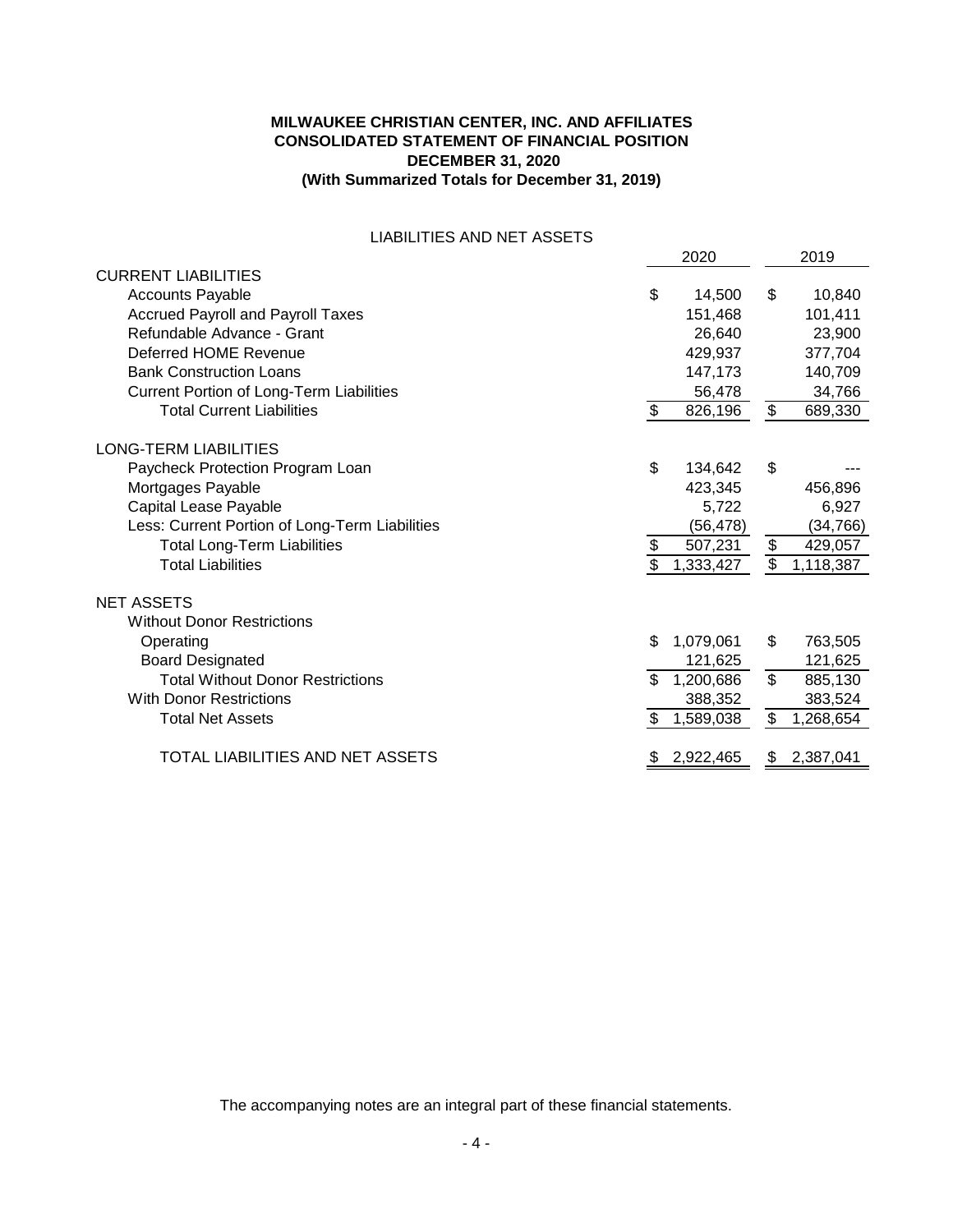# **MILWAUKEE CHRISTIAN CENTER, INC. AND AFFILIATES CONSOLIDATED STATEMENT OF ACTIVITIES FOR THE YEAR ENDED DECEMBER 31, 2020 (With Summarized Totals for December 31, 2019)**

|                                       | Without         |                 | With         |                 |           |                          |           |
|---------------------------------------|-----------------|-----------------|--------------|-----------------|-----------|--------------------------|-----------|
|                                       | Donor           |                 | Donor        |                 | 2020      |                          | 2019      |
|                                       | Restrictions    |                 | Restrictions |                 | Total     |                          | Total     |
| <b>REVENUE</b>                        |                 |                 |              |                 |           |                          |           |
| Contributions                         | \$<br>239,328   | S               | 220,553      | \$              | 459,881   | \$                       | 521,737   |
| Program Revenue                       |                 |                 |              |                 |           |                          | 150       |
| <b>Government Grants</b>              | 2,247,636       |                 |              |                 | 2,247,636 |                          | 2,641,087 |
| <b>Non-Government Grants</b>          | 290,957         |                 |              |                 | 290,957   |                          | 302,058   |
| Fee for Service                       | 198,421         |                 | ---          |                 | 198,421   |                          | 282,171   |
| Proceeds - Real Estate Sold           | 225,898         |                 | 26,102       |                 | 252,000   |                          | 137,000   |
| <b>Special Event Revenue</b>          | 27,982          |                 |              |                 | 27,982    |                          | 33,524    |
| <b>Special Event Expense</b>          | (159)           |                 |              |                 | (159)     |                          | (2, 568)  |
| <b>Contributed Materials</b>          | 458,148         |                 |              |                 | 458,148   |                          | 335,935   |
| Investment Income                     | 7,479           |                 |              |                 | 7,479     |                          | 1,899     |
| Rental Income                         | 25,200          |                 | ---          |                 | 25,200    |                          | 12,600    |
| <b>United Way Revenue</b>             | 115,978         |                 | 97,066       |                 | 213,044   |                          | 267,004   |
| Gain on Sale of Fixed Assets          |                 |                 | ---          |                 |           |                          | 3,000     |
| Paycheck Protection Program           | 463,428         |                 |              |                 | 463,428   |                          |           |
| Miscellaneous Income                  | 8,528           |                 |              |                 | 8,528     |                          | 28,325    |
| Net Assets Released from Restrictions | 338,893         |                 | (338, 893)   |                 |           |                          |           |
| <b>Total Revenue</b>                  | \$<br>4,647,717 | $\frac{1}{2}$   | 4,828        | \$              | 4,652,545 | \$                       | 4,563,922 |
|                                       |                 |                 |              |                 |           |                          |           |
| <b>EXPENSES</b>                       |                 |                 |              |                 |           |                          |           |
| <b>Program Services</b>               |                 |                 |              |                 |           |                          |           |
| Youth Development                     | \$<br>1,002,030 | \$              |              | \$              | 1,002,030 | \$                       | 1,559,985 |
| Housing                               | 1,508,994       |                 |              |                 | 1,508,994 |                          | 1,484,236 |
| <b>Older Adults</b>                   | 473,912         |                 |              |                 | 473,912   |                          | 458,691   |
| <b>Food Security</b>                  | 452,790         |                 | ---          |                 | 452,790   |                          | 411,882   |
| Muskego Way Forward                   | 58,802          |                 |              |                 | 58,802    |                          | 82,409    |
| Management and General                | 794,956         |                 | ---          |                 | 794,956   |                          | 458,074   |
| Fundraising                           | 40,677          |                 | $---$        |                 | 40,677    |                          | 113,460   |
| <b>Total Expenses</b>                 | 4,332,161       | $\overline{\$}$ | ---          | $\overline{\$}$ | 4,332,161 | $\overline{\mathcal{S}}$ | 4,568,737 |
| <b>CHANGE IN NET ASSETS</b>           | \$<br>315,556   | \$              | 4,828        | \$              | 320,384   | \$                       | (4, 815)  |
| Net Assets, Beginning of Year         | 885,130         |                 | 383,524      |                 | 1,268,654 |                          | 1,273,469 |
| NET ASSETS, END OF YEAR               | \$<br>1,200,686 | \$              | 388,352      | \$              | 1,589,038 | \$                       | 1,268,654 |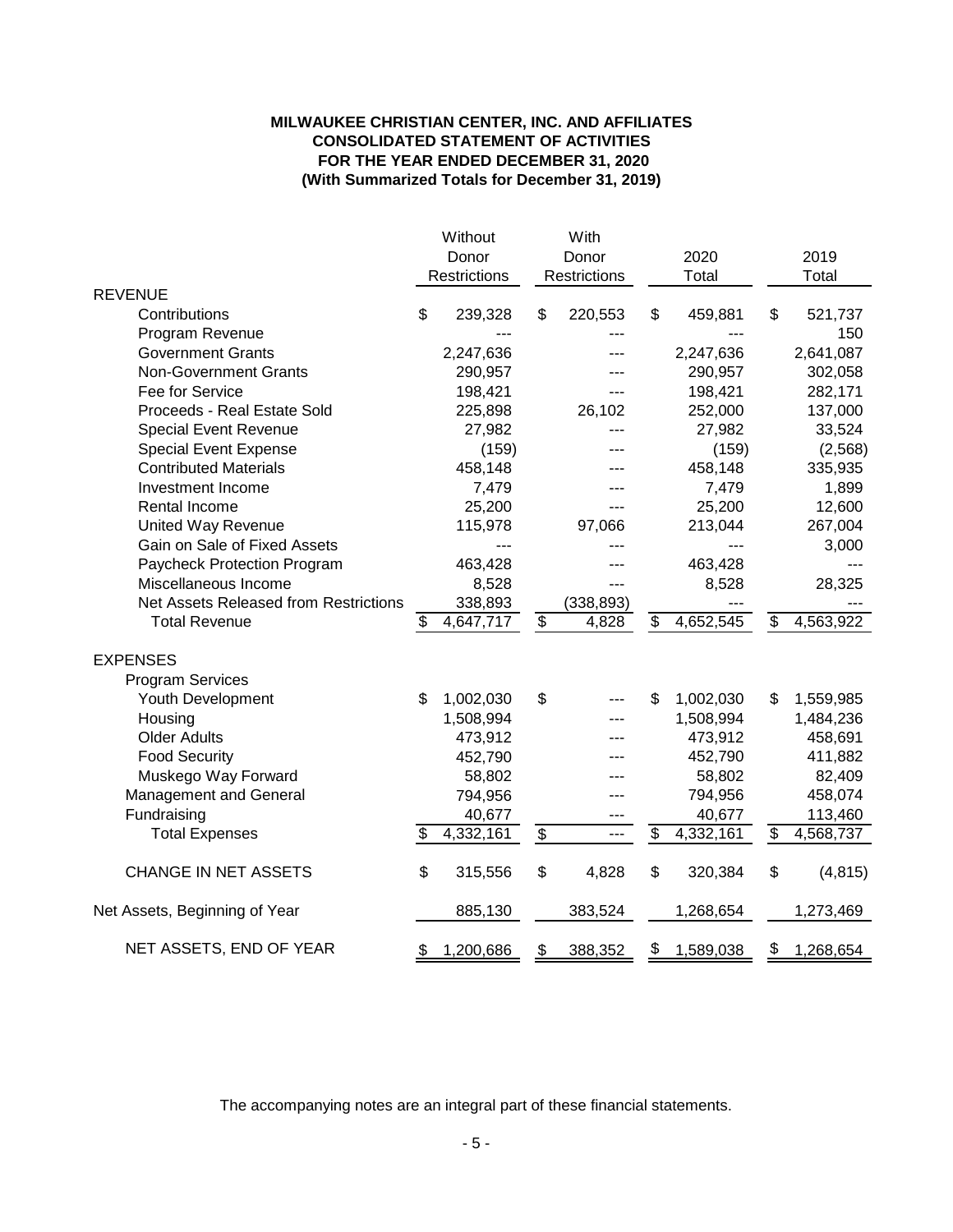# **MILWAUKEE CHRISTIAN CENTER, INC. AND AFFILIATES CONSOLIDATED STATEMENT OF FUNCTIONAL EXPENSES FOR THE YEAR ENDED DECEMBER 31, 2020 (With Summarized Totals for the Year Ended December 31, 2019)**

|                                    |                 | Management<br>and |                                           |             |    | Total     |                   | Total       |
|------------------------------------|-----------------|-------------------|-------------------------------------------|-------------|----|-----------|-------------------|-------------|
|                                    | Program         | General           |                                           | Fundraising |    | 2020      |                   | 2019        |
| <b>EXPENSES</b>                    |                 |                   |                                           |             |    |           |                   |             |
| <b>Salaries</b>                    | \$<br>1,506,026 | \$<br>551,051     | \$                                        | 28,480      | S  | 2,085,557 | \$                | 2,459,912   |
| <b>Payroll Taxes</b>               | 218,997         | 35,655            |                                           | 6,961       |    | 261,613   |                   | 339,067     |
| Pension                            | 19,094          | 10,407            |                                           | 58          |    | 29,559    |                   | 32,416      |
| <b>Employee Benefits</b>           | 5,876           | 3,349             |                                           | 67          |    | 9,292     |                   | 5,710       |
| Subcontractors                     | 465,752         | ---               |                                           | ---         |    | 465,752   |                   | 472,470     |
| Occupancy                          | 56,914          | 26,130            |                                           | 583         |    | 83,627    |                   | 80,149      |
| Insurance                          | 27,402          | 5,861             |                                           | ---         |    | 33,263    |                   | 31,492      |
| Telephone and Internet             | 14,008          | 5,961             |                                           | 467         |    | 20,436    |                   | 23,463      |
| <b>Office Supplies</b>             | 9,197           | 2,461             |                                           | ---         |    | 11,658    |                   | 27,155      |
| Program Supplies                   | 39,669          | 6,099             |                                           | ---         |    | 45,768    |                   | 56,786      |
| <b>Food Supplies</b>               | 50,822          | 2,969             |                                           | 45          |    | 53,836    |                   | 49,872      |
| Maintenance of Equipment           | 4,840           | 159               |                                           | ---         |    | 4,999     |                   | 5,886       |
| Maintenance of Buildings           | 16,699          | 4,494             |                                           | 219         |    | 21,412    |                   | 43,852      |
| Non-Capital Property and Equipment | 25,551          |                   |                                           | ---         |    | 25,551    |                   | 8,866       |
| Cost of Property Sold              | 493,850         | $--$              |                                           | ---         |    | 493,850   |                   | 270,425     |
| <b>Rental Equipment</b>            | 11,727          | 1,160             |                                           | ---         |    | 12,887    |                   | 11,426      |
| Printing and Publication           | 6,288           | (3,080)           |                                           | 900         |    | 4,108     |                   | 10,731      |
| Postage and Shipping               | 2,147           | 264               |                                           | ---         |    | 2,411     |                   | 2,698       |
| <b>Meals</b>                       | 260             | 46                |                                           |             |    | 306       |                   | 1,351       |
| <b>Field Trip Expense</b>          | 401             | ---               |                                           |             |    | 401       |                   | 18,992      |
| <b>Employee Training</b>           | 3,652           | 672               |                                           | ---         |    | 4,324     |                   | 6,443       |
| Advertising                        | 2,413           | 2,274             |                                           | 117         |    | 4,804     |                   | 7,079       |
| Travel                             | 14,107          | 70                |                                           | ---         |    | 14,177    |                   | 20,720      |
| Vehicle Maintenance and Expense    | 9,913           | 834               |                                           | ---         |    | 10,747    |                   | 15,594      |
| <b>Professional Fees</b>           | 85,058          | 45,786            |                                           | 104         |    | 130,948   |                   | 139,076     |
| Dues and Subscriptions             | 400             | 7,275             |                                           | ---         |    | 7,675     |                   | 7,995       |
| Licenses, Fees and Permits         | 4,035           | 11,057            |                                           | 2,531       |    | 17,623    |                   | 20,807      |
| Miscellaneous Expenses             | 791             | 10,419            |                                           | 145         |    | 11,355    |                   | 1,778       |
| Depreciation                       | ---             | 38,411            |                                           | ---         |    | 38,411    |                   | 36,325      |
| Interest Expense                   | 51              | 25,172            |                                           | ---         |    | 25,223    |                   | 24,266      |
| <b>Contributed Food</b>            | 400,588         |                   |                                           | ---         |    | 400,588   |                   | 335,935     |
| Subtotal                           | \$<br>3,496,528 | \$<br>794,956     | $\overline{\mathbf{e}}$                   | 40,677      | \$ | 4,332,161 | \$                | 4,568,737   |
| <b>Special Event Expenses</b>      |                 |                   |                                           |             |    |           |                   |             |
| Supplies                           | \$              | \$                | \$                                        |             | \$ |           | \$                | 163         |
| <b>Printing and Marketing</b>      |                 |                   |                                           |             |    |           |                   | 280         |
| Raffle and Entertainment           |                 |                   |                                           |             |    |           |                   | 1,985       |
| Donations                          |                 |                   |                                           | 159         |    | 159       |                   | 44          |
| Other                              | ---             |                   |                                           | ---         |    | ---       |                   | 96          |
| <b>Total Special Event Expense</b> | \$<br>---       | \$<br>$---$       | $\, \, \raisebox{12pt}{$\scriptstyle \$}$ | 159         | \$ | 159       | $\boldsymbol{\$}$ | 2,568       |
| <b>Total Expenses</b>              | \$<br>3,496,528 | \$<br>794,956     | \$                                        | 40,836      | \$ | 4,332,320 |                   | \$4,571,305 |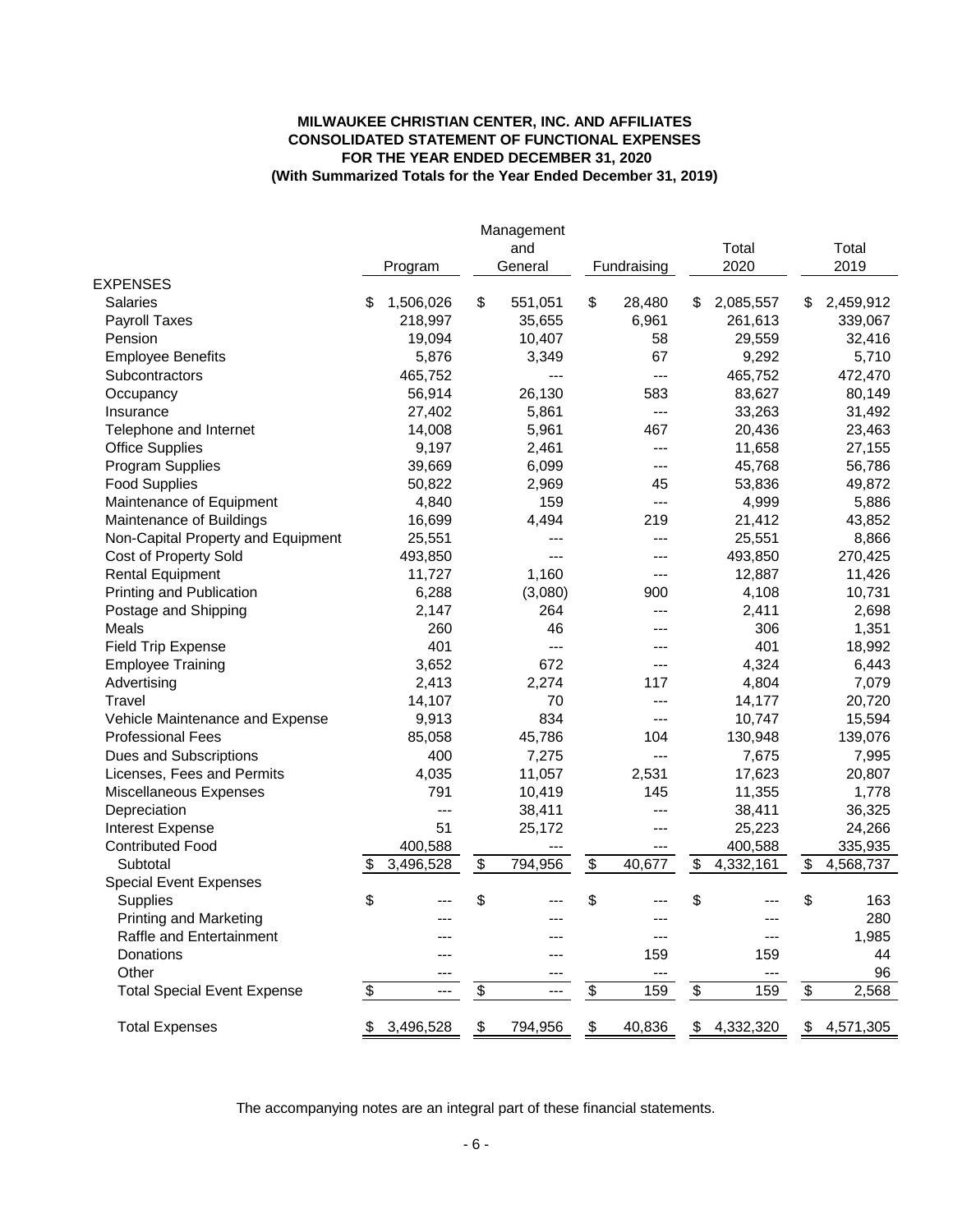# **MILWAUKEE CHRISTIAN CENTER, INC. AND AFFILIATES CONSOLIDATED STATEMENT OF CASH FLOWS FOR THE YEAR ENDED DECEMBER 31, 2020 (With Summarized Totals for the Year Ended December 31, 2019)**

| CASH FLOWS FROM OPERATING ACTIVITIES<br>\$<br>Change in Net Assets<br>320,384<br>(4, 815)<br>\$<br>Adjustments to Reconcile Change in Net Assets<br>to Net Cash Provided by Operating Activities<br>Unrealized/Realized (Gain) Loss on Investments<br>(1,881)<br>(1, 457)<br>Gain on Sale of Fixed Asset<br>(3,000)<br><b>Donated Fixed Assets</b><br>(57, 560)<br>38,411<br>36,325<br>Depreciation<br>(1,082)<br>(Increase) Decrease in Accounts Receivable<br>(4,387)<br>(179, 147)<br>(Increase) Decrease in Grants Receivable<br>22,756<br>(Increase) Decrease in Prepaid Expenses<br>(9, 840)<br>(360)<br>(164, 496)<br>(Increase) Decrease in Properties Held for Resale - In Process<br>(65,075)<br>Increase (Decrease) in Accounts Payable and Accrued Expenses<br>3,660<br>(12, 456)<br>Increase (Decrease) in Accrued Payroll and Payroll Taxes<br>50,057<br>(33, 864)<br>Increase (Decrease) in Refundable Advance - Grant<br>2,740<br>2,390<br>\$<br>Net Cash Provided (Used) by Operating Activities<br>\$<br>101,091<br>(163,788)<br>CASH FLOWS FROM INVESTING ACTIVITIES<br>\$<br>Sale of Fixed Assets<br>\$<br>3,000<br><b>Purchase of Fixed Assets</b><br>(47, 640)<br>$\overline{\mathcal{G}}$<br>$\overline{\mathbf{s}}$<br>Net Cash Used by Investing Activities<br>(44, 640)<br>CASH FLOWS FROM FINANCING ACTIVITIES<br>52,233<br>255,410<br>\$<br>Proceeds from Deferred HOME Revenue<br>\$<br>Proceeds from Bank Construction Loans<br>52,051<br>83,143<br>Proceeds from Paycheck Protect Program Loan<br>134,642<br>37,780<br>Deposit of HOME Revenue to Escrow<br>10,411<br>Repayment of Mortgages Payable<br>(33, 551)<br>(31, 755)<br>Repayment of Deferred HOME Revenue<br>(135, 927)<br>(75, 844)<br>Repayment of Bank Construction Loans<br>(45,588)<br>Repayment of Capital Lease<br>(1,205)<br>(1, 155)<br>196,362<br>104,283<br>$\mathfrak{L}$<br>\$<br>Net Cash Provided by Financing Activities<br>Net Increase (Decrease) in Cash and Cash Equivalents<br>(104, 145)<br>297,453<br>Φ<br>ъ<br>330,984<br>435,129<br>CASH AND CASH EQUIVALENTS AT BEGINNING OF YEAR<br>CASH AND CASH EQUIVALENTS AT END OF YEAR<br>\$<br>628,437<br>330,984<br>\$<br>SUPPLEMENTAL DISCLOSURE OF CASH FLOW INFORMATION<br>\$<br><b>Interest Paid</b><br>25,223<br>24,266<br>\$<br>Fixed Assets Acquired Under Capital Lease<br>7,024<br><b>Donated Fixed Assets</b><br>57,560 |  | 2020 | 2019 |
|------------------------------------------------------------------------------------------------------------------------------------------------------------------------------------------------------------------------------------------------------------------------------------------------------------------------------------------------------------------------------------------------------------------------------------------------------------------------------------------------------------------------------------------------------------------------------------------------------------------------------------------------------------------------------------------------------------------------------------------------------------------------------------------------------------------------------------------------------------------------------------------------------------------------------------------------------------------------------------------------------------------------------------------------------------------------------------------------------------------------------------------------------------------------------------------------------------------------------------------------------------------------------------------------------------------------------------------------------------------------------------------------------------------------------------------------------------------------------------------------------------------------------------------------------------------------------------------------------------------------------------------------------------------------------------------------------------------------------------------------------------------------------------------------------------------------------------------------------------------------------------------------------------------------------------------------------------------------------------------------------------------------------------------------------------------------------------------------------------------------------------------------------------------------------------------------------------------------------------------------------------------------------------------------------------------------------------------------------------------------------------------------|--|------|------|
|                                                                                                                                                                                                                                                                                                                                                                                                                                                                                                                                                                                                                                                                                                                                                                                                                                                                                                                                                                                                                                                                                                                                                                                                                                                                                                                                                                                                                                                                                                                                                                                                                                                                                                                                                                                                                                                                                                                                                                                                                                                                                                                                                                                                                                                                                                                                                                                                |  |      |      |
|                                                                                                                                                                                                                                                                                                                                                                                                                                                                                                                                                                                                                                                                                                                                                                                                                                                                                                                                                                                                                                                                                                                                                                                                                                                                                                                                                                                                                                                                                                                                                                                                                                                                                                                                                                                                                                                                                                                                                                                                                                                                                                                                                                                                                                                                                                                                                                                                |  |      |      |
|                                                                                                                                                                                                                                                                                                                                                                                                                                                                                                                                                                                                                                                                                                                                                                                                                                                                                                                                                                                                                                                                                                                                                                                                                                                                                                                                                                                                                                                                                                                                                                                                                                                                                                                                                                                                                                                                                                                                                                                                                                                                                                                                                                                                                                                                                                                                                                                                |  |      |      |
|                                                                                                                                                                                                                                                                                                                                                                                                                                                                                                                                                                                                                                                                                                                                                                                                                                                                                                                                                                                                                                                                                                                                                                                                                                                                                                                                                                                                                                                                                                                                                                                                                                                                                                                                                                                                                                                                                                                                                                                                                                                                                                                                                                                                                                                                                                                                                                                                |  |      |      |
|                                                                                                                                                                                                                                                                                                                                                                                                                                                                                                                                                                                                                                                                                                                                                                                                                                                                                                                                                                                                                                                                                                                                                                                                                                                                                                                                                                                                                                                                                                                                                                                                                                                                                                                                                                                                                                                                                                                                                                                                                                                                                                                                                                                                                                                                                                                                                                                                |  |      |      |
|                                                                                                                                                                                                                                                                                                                                                                                                                                                                                                                                                                                                                                                                                                                                                                                                                                                                                                                                                                                                                                                                                                                                                                                                                                                                                                                                                                                                                                                                                                                                                                                                                                                                                                                                                                                                                                                                                                                                                                                                                                                                                                                                                                                                                                                                                                                                                                                                |  |      |      |
|                                                                                                                                                                                                                                                                                                                                                                                                                                                                                                                                                                                                                                                                                                                                                                                                                                                                                                                                                                                                                                                                                                                                                                                                                                                                                                                                                                                                                                                                                                                                                                                                                                                                                                                                                                                                                                                                                                                                                                                                                                                                                                                                                                                                                                                                                                                                                                                                |  |      |      |
|                                                                                                                                                                                                                                                                                                                                                                                                                                                                                                                                                                                                                                                                                                                                                                                                                                                                                                                                                                                                                                                                                                                                                                                                                                                                                                                                                                                                                                                                                                                                                                                                                                                                                                                                                                                                                                                                                                                                                                                                                                                                                                                                                                                                                                                                                                                                                                                                |  |      |      |
|                                                                                                                                                                                                                                                                                                                                                                                                                                                                                                                                                                                                                                                                                                                                                                                                                                                                                                                                                                                                                                                                                                                                                                                                                                                                                                                                                                                                                                                                                                                                                                                                                                                                                                                                                                                                                                                                                                                                                                                                                                                                                                                                                                                                                                                                                                                                                                                                |  |      |      |
|                                                                                                                                                                                                                                                                                                                                                                                                                                                                                                                                                                                                                                                                                                                                                                                                                                                                                                                                                                                                                                                                                                                                                                                                                                                                                                                                                                                                                                                                                                                                                                                                                                                                                                                                                                                                                                                                                                                                                                                                                                                                                                                                                                                                                                                                                                                                                                                                |  |      |      |
|                                                                                                                                                                                                                                                                                                                                                                                                                                                                                                                                                                                                                                                                                                                                                                                                                                                                                                                                                                                                                                                                                                                                                                                                                                                                                                                                                                                                                                                                                                                                                                                                                                                                                                                                                                                                                                                                                                                                                                                                                                                                                                                                                                                                                                                                                                                                                                                                |  |      |      |
|                                                                                                                                                                                                                                                                                                                                                                                                                                                                                                                                                                                                                                                                                                                                                                                                                                                                                                                                                                                                                                                                                                                                                                                                                                                                                                                                                                                                                                                                                                                                                                                                                                                                                                                                                                                                                                                                                                                                                                                                                                                                                                                                                                                                                                                                                                                                                                                                |  |      |      |
|                                                                                                                                                                                                                                                                                                                                                                                                                                                                                                                                                                                                                                                                                                                                                                                                                                                                                                                                                                                                                                                                                                                                                                                                                                                                                                                                                                                                                                                                                                                                                                                                                                                                                                                                                                                                                                                                                                                                                                                                                                                                                                                                                                                                                                                                                                                                                                                                |  |      |      |
|                                                                                                                                                                                                                                                                                                                                                                                                                                                                                                                                                                                                                                                                                                                                                                                                                                                                                                                                                                                                                                                                                                                                                                                                                                                                                                                                                                                                                                                                                                                                                                                                                                                                                                                                                                                                                                                                                                                                                                                                                                                                                                                                                                                                                                                                                                                                                                                                |  |      |      |
|                                                                                                                                                                                                                                                                                                                                                                                                                                                                                                                                                                                                                                                                                                                                                                                                                                                                                                                                                                                                                                                                                                                                                                                                                                                                                                                                                                                                                                                                                                                                                                                                                                                                                                                                                                                                                                                                                                                                                                                                                                                                                                                                                                                                                                                                                                                                                                                                |  |      |      |
|                                                                                                                                                                                                                                                                                                                                                                                                                                                                                                                                                                                                                                                                                                                                                                                                                                                                                                                                                                                                                                                                                                                                                                                                                                                                                                                                                                                                                                                                                                                                                                                                                                                                                                                                                                                                                                                                                                                                                                                                                                                                                                                                                                                                                                                                                                                                                                                                |  |      |      |
|                                                                                                                                                                                                                                                                                                                                                                                                                                                                                                                                                                                                                                                                                                                                                                                                                                                                                                                                                                                                                                                                                                                                                                                                                                                                                                                                                                                                                                                                                                                                                                                                                                                                                                                                                                                                                                                                                                                                                                                                                                                                                                                                                                                                                                                                                                                                                                                                |  |      |      |
|                                                                                                                                                                                                                                                                                                                                                                                                                                                                                                                                                                                                                                                                                                                                                                                                                                                                                                                                                                                                                                                                                                                                                                                                                                                                                                                                                                                                                                                                                                                                                                                                                                                                                                                                                                                                                                                                                                                                                                                                                                                                                                                                                                                                                                                                                                                                                                                                |  |      |      |
|                                                                                                                                                                                                                                                                                                                                                                                                                                                                                                                                                                                                                                                                                                                                                                                                                                                                                                                                                                                                                                                                                                                                                                                                                                                                                                                                                                                                                                                                                                                                                                                                                                                                                                                                                                                                                                                                                                                                                                                                                                                                                                                                                                                                                                                                                                                                                                                                |  |      |      |
|                                                                                                                                                                                                                                                                                                                                                                                                                                                                                                                                                                                                                                                                                                                                                                                                                                                                                                                                                                                                                                                                                                                                                                                                                                                                                                                                                                                                                                                                                                                                                                                                                                                                                                                                                                                                                                                                                                                                                                                                                                                                                                                                                                                                                                                                                                                                                                                                |  |      |      |
|                                                                                                                                                                                                                                                                                                                                                                                                                                                                                                                                                                                                                                                                                                                                                                                                                                                                                                                                                                                                                                                                                                                                                                                                                                                                                                                                                                                                                                                                                                                                                                                                                                                                                                                                                                                                                                                                                                                                                                                                                                                                                                                                                                                                                                                                                                                                                                                                |  |      |      |
|                                                                                                                                                                                                                                                                                                                                                                                                                                                                                                                                                                                                                                                                                                                                                                                                                                                                                                                                                                                                                                                                                                                                                                                                                                                                                                                                                                                                                                                                                                                                                                                                                                                                                                                                                                                                                                                                                                                                                                                                                                                                                                                                                                                                                                                                                                                                                                                                |  |      |      |
|                                                                                                                                                                                                                                                                                                                                                                                                                                                                                                                                                                                                                                                                                                                                                                                                                                                                                                                                                                                                                                                                                                                                                                                                                                                                                                                                                                                                                                                                                                                                                                                                                                                                                                                                                                                                                                                                                                                                                                                                                                                                                                                                                                                                                                                                                                                                                                                                |  |      |      |
|                                                                                                                                                                                                                                                                                                                                                                                                                                                                                                                                                                                                                                                                                                                                                                                                                                                                                                                                                                                                                                                                                                                                                                                                                                                                                                                                                                                                                                                                                                                                                                                                                                                                                                                                                                                                                                                                                                                                                                                                                                                                                                                                                                                                                                                                                                                                                                                                |  |      |      |
|                                                                                                                                                                                                                                                                                                                                                                                                                                                                                                                                                                                                                                                                                                                                                                                                                                                                                                                                                                                                                                                                                                                                                                                                                                                                                                                                                                                                                                                                                                                                                                                                                                                                                                                                                                                                                                                                                                                                                                                                                                                                                                                                                                                                                                                                                                                                                                                                |  |      |      |
|                                                                                                                                                                                                                                                                                                                                                                                                                                                                                                                                                                                                                                                                                                                                                                                                                                                                                                                                                                                                                                                                                                                                                                                                                                                                                                                                                                                                                                                                                                                                                                                                                                                                                                                                                                                                                                                                                                                                                                                                                                                                                                                                                                                                                                                                                                                                                                                                |  |      |      |
|                                                                                                                                                                                                                                                                                                                                                                                                                                                                                                                                                                                                                                                                                                                                                                                                                                                                                                                                                                                                                                                                                                                                                                                                                                                                                                                                                                                                                                                                                                                                                                                                                                                                                                                                                                                                                                                                                                                                                                                                                                                                                                                                                                                                                                                                                                                                                                                                |  |      |      |
|                                                                                                                                                                                                                                                                                                                                                                                                                                                                                                                                                                                                                                                                                                                                                                                                                                                                                                                                                                                                                                                                                                                                                                                                                                                                                                                                                                                                                                                                                                                                                                                                                                                                                                                                                                                                                                                                                                                                                                                                                                                                                                                                                                                                                                                                                                                                                                                                |  |      |      |
|                                                                                                                                                                                                                                                                                                                                                                                                                                                                                                                                                                                                                                                                                                                                                                                                                                                                                                                                                                                                                                                                                                                                                                                                                                                                                                                                                                                                                                                                                                                                                                                                                                                                                                                                                                                                                                                                                                                                                                                                                                                                                                                                                                                                                                                                                                                                                                                                |  |      |      |
|                                                                                                                                                                                                                                                                                                                                                                                                                                                                                                                                                                                                                                                                                                                                                                                                                                                                                                                                                                                                                                                                                                                                                                                                                                                                                                                                                                                                                                                                                                                                                                                                                                                                                                                                                                                                                                                                                                                                                                                                                                                                                                                                                                                                                                                                                                                                                                                                |  |      |      |
|                                                                                                                                                                                                                                                                                                                                                                                                                                                                                                                                                                                                                                                                                                                                                                                                                                                                                                                                                                                                                                                                                                                                                                                                                                                                                                                                                                                                                                                                                                                                                                                                                                                                                                                                                                                                                                                                                                                                                                                                                                                                                                                                                                                                                                                                                                                                                                                                |  |      |      |
|                                                                                                                                                                                                                                                                                                                                                                                                                                                                                                                                                                                                                                                                                                                                                                                                                                                                                                                                                                                                                                                                                                                                                                                                                                                                                                                                                                                                                                                                                                                                                                                                                                                                                                                                                                                                                                                                                                                                                                                                                                                                                                                                                                                                                                                                                                                                                                                                |  |      |      |
|                                                                                                                                                                                                                                                                                                                                                                                                                                                                                                                                                                                                                                                                                                                                                                                                                                                                                                                                                                                                                                                                                                                                                                                                                                                                                                                                                                                                                                                                                                                                                                                                                                                                                                                                                                                                                                                                                                                                                                                                                                                                                                                                                                                                                                                                                                                                                                                                |  |      |      |
|                                                                                                                                                                                                                                                                                                                                                                                                                                                                                                                                                                                                                                                                                                                                                                                                                                                                                                                                                                                                                                                                                                                                                                                                                                                                                                                                                                                                                                                                                                                                                                                                                                                                                                                                                                                                                                                                                                                                                                                                                                                                                                                                                                                                                                                                                                                                                                                                |  |      |      |
|                                                                                                                                                                                                                                                                                                                                                                                                                                                                                                                                                                                                                                                                                                                                                                                                                                                                                                                                                                                                                                                                                                                                                                                                                                                                                                                                                                                                                                                                                                                                                                                                                                                                                                                                                                                                                                                                                                                                                                                                                                                                                                                                                                                                                                                                                                                                                                                                |  |      |      |
|                                                                                                                                                                                                                                                                                                                                                                                                                                                                                                                                                                                                                                                                                                                                                                                                                                                                                                                                                                                                                                                                                                                                                                                                                                                                                                                                                                                                                                                                                                                                                                                                                                                                                                                                                                                                                                                                                                                                                                                                                                                                                                                                                                                                                                                                                                                                                                                                |  |      |      |
|                                                                                                                                                                                                                                                                                                                                                                                                                                                                                                                                                                                                                                                                                                                                                                                                                                                                                                                                                                                                                                                                                                                                                                                                                                                                                                                                                                                                                                                                                                                                                                                                                                                                                                                                                                                                                                                                                                                                                                                                                                                                                                                                                                                                                                                                                                                                                                                                |  |      |      |
|                                                                                                                                                                                                                                                                                                                                                                                                                                                                                                                                                                                                                                                                                                                                                                                                                                                                                                                                                                                                                                                                                                                                                                                                                                                                                                                                                                                                                                                                                                                                                                                                                                                                                                                                                                                                                                                                                                                                                                                                                                                                                                                                                                                                                                                                                                                                                                                                |  |      |      |
|                                                                                                                                                                                                                                                                                                                                                                                                                                                                                                                                                                                                                                                                                                                                                                                                                                                                                                                                                                                                                                                                                                                                                                                                                                                                                                                                                                                                                                                                                                                                                                                                                                                                                                                                                                                                                                                                                                                                                                                                                                                                                                                                                                                                                                                                                                                                                                                                |  |      |      |
|                                                                                                                                                                                                                                                                                                                                                                                                                                                                                                                                                                                                                                                                                                                                                                                                                                                                                                                                                                                                                                                                                                                                                                                                                                                                                                                                                                                                                                                                                                                                                                                                                                                                                                                                                                                                                                                                                                                                                                                                                                                                                                                                                                                                                                                                                                                                                                                                |  |      |      |
|                                                                                                                                                                                                                                                                                                                                                                                                                                                                                                                                                                                                                                                                                                                                                                                                                                                                                                                                                                                                                                                                                                                                                                                                                                                                                                                                                                                                                                                                                                                                                                                                                                                                                                                                                                                                                                                                                                                                                                                                                                                                                                                                                                                                                                                                                                                                                                                                |  |      |      |
|                                                                                                                                                                                                                                                                                                                                                                                                                                                                                                                                                                                                                                                                                                                                                                                                                                                                                                                                                                                                                                                                                                                                                                                                                                                                                                                                                                                                                                                                                                                                                                                                                                                                                                                                                                                                                                                                                                                                                                                                                                                                                                                                                                                                                                                                                                                                                                                                |  |      |      |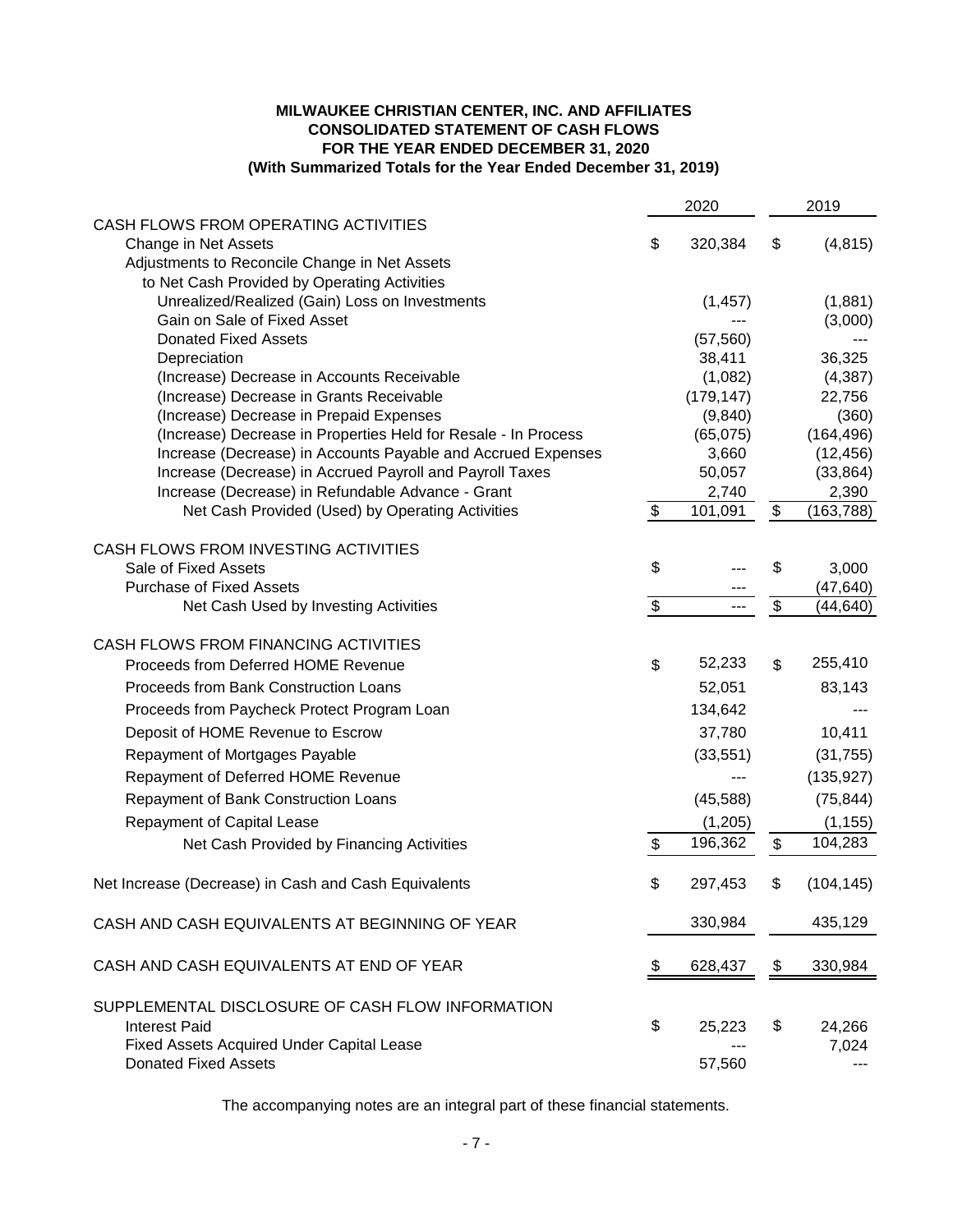**DECEMBER 31, 2020**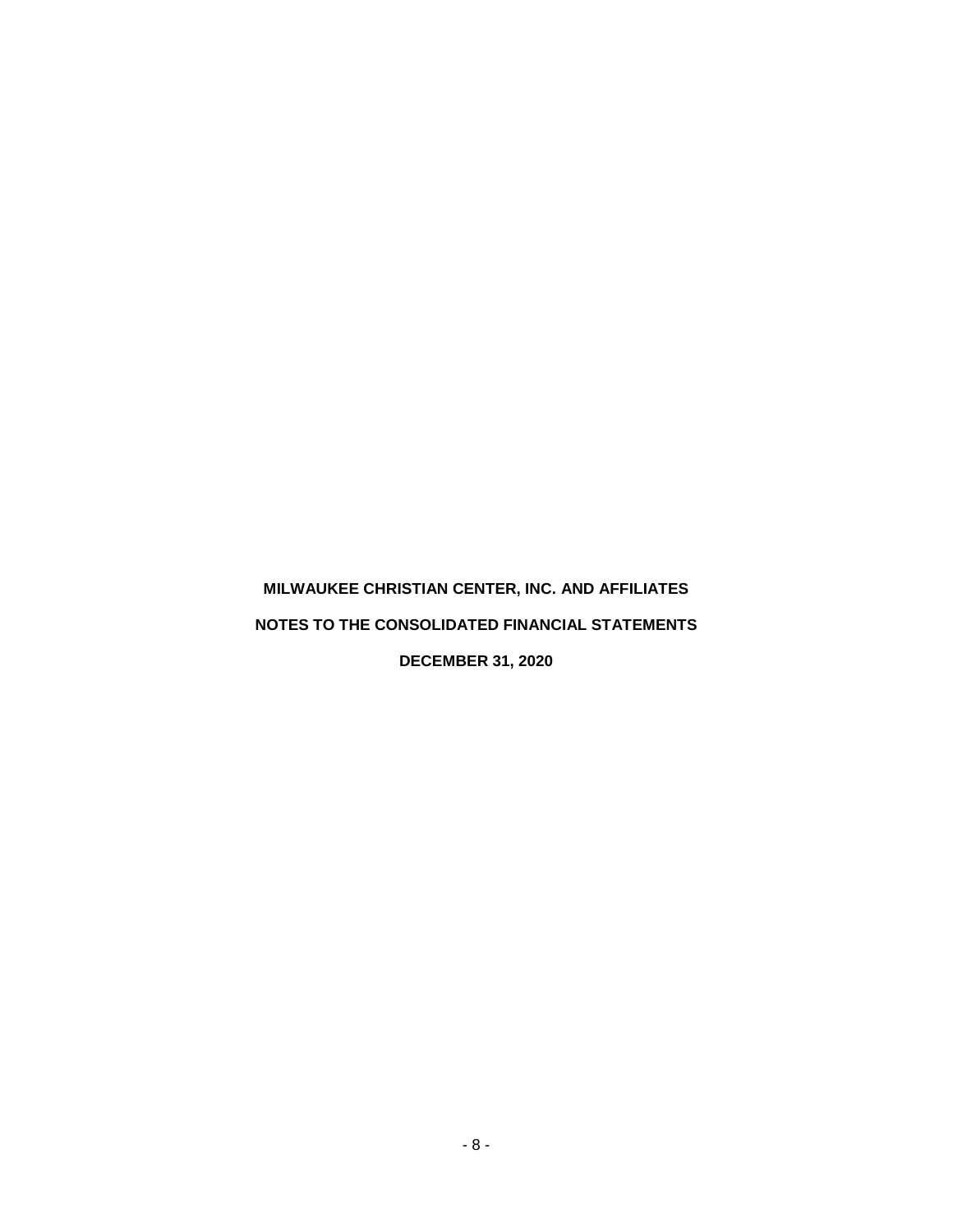## **NOTE A - Summary of Significant Accounting Policies**

#### **Organization**

Milwaukee Christian Center, Inc. is a multi-faceted social service and neighborhood development agency committed to moving people beyond poverty and creating strong neighborhoods where the inherent value of each person is cherished and opportunities abound.

MCC CHDO, LLC is a Community Housing Development Organization which produces affordable housing for sale to income eligible homeowners. This includes infill housing, the construction of new homes on vacant lots, and the acquisition and rehabilitation of existing homes. Both categories of houses (new or rehab) are affirmatively marketed to incomequalifying homeowners. The homes must be sold to households who meet the US Department of Housing and Urban Development (HUD) income guidelines as being low income, defined as having family income no greater than 80% of County Median Income.

MCC Youthbuild, LLC, a Wisconsin Fresh Start Initiative, is a workforce development program centered on academic advancement and vocational training for low-income, at-risk, young adults, ages 18 to 24, most of whom have dropped out of high school. The youth build a home working under skilled carpenters for half a day and attend GED classes for half of a day. The homes must be sold to households who meet the HUD income guidelines of low income, defined as having family income no greater than 80% of County Median Income.

Hand in Glove, LLC was created for the ownership of the building that houses Milwaukee Christian Center, Inc. and Affiliates.

#### **Consolidated Financial Statements**

The consolidated financial statements include the accounts of Milwaukee Christian Center, Inc., MCC CHDO, LLC, MCC Youthbuild, LLC, and Hand in Glove, LLC. Milwaukee Christian Center, Inc. is the sole member of MCC CHDO, LLC, MCC Youthbuild, LLC, and Hand in Glove, LLC. All significant intercompany transactions and accounts are eliminated.

#### **Accounting Method**

The accompanying consolidated financial statements of Milwaukee Christian Center, Inc. and Affiliates (the "Organization") have been prepared on the accrual basis of accounting.

#### **Basis of Presentation**

The Organization reports information regarding its financial position and activities according to two classes of net assets: net assets without donor restrictions and net assets with donor restrictions.

#### **Cash and Cash Equivalents**

For purposes of the statement of cash flows, cash and cash equivalents include all highly liquid debt instruments with original maturities of three months or less when purchased.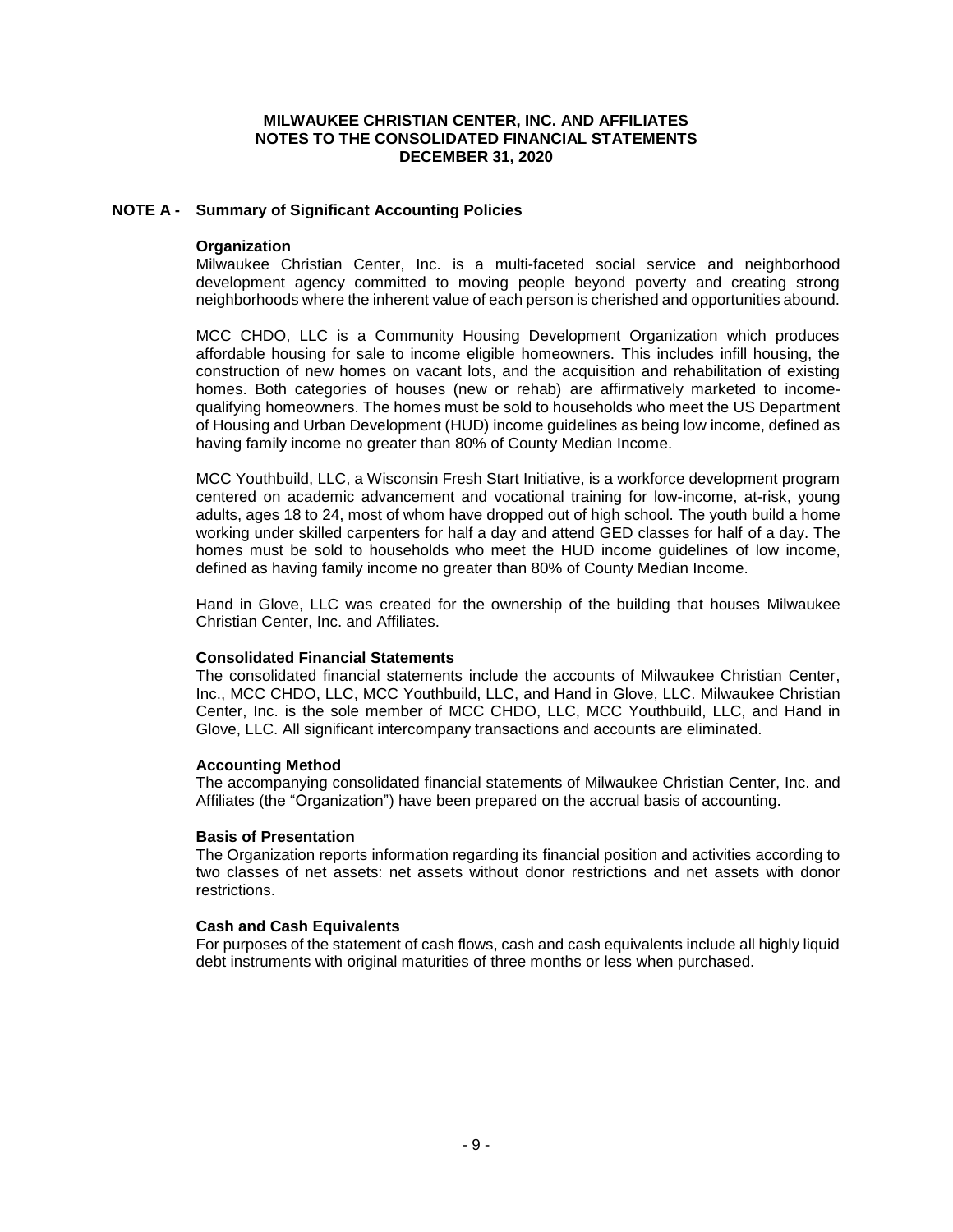# **NOTE A - Summary of Significant Accounting Policies (continued)**

#### **Accounts Receivable**

Receivable amounts are stated at unpaid invoice amounts. Receivables are considered impaired if full principal payments are not received in accordance with the contractual terms. It is the Organization's policy to charge off uncollectible accounts receivable when management determines the receivable will not be collected.

#### **Grants and Pledges Receivable**

Funds due from various funding sources under government grants are recognized as revenue in the accounting period in which the expenses are incurred.

#### **Allowance for Uncollectible Accounts**

The Organization provides for losses on accounts and grants receivable using the specific identification method. The allowance is based on experience, third-party contracts, and other facts and circumstances, which may affect the ability of customers to meet their obligations. Management believes all receivables will be collected in accordance with the terms of the agreements. Thus, no allowance for uncollectible accounts is necessary at year end.

#### **Prepaid Expenses and Inventory**

Prepaid expenses consist of costs that will result in a benefit in a future period. These amounts will be recognized as expenses in the subsequent year. Inventory consists of building supplies which is recorded using a first in, first out methodology.

#### **Fixed Assets**

All acquisition of property and equipment in excess of \$5,000 and all expenditures for repairs, maintenance, renewals, and betterments that materially prolong the useful lives of assets are capitalized. Fixed assets are recorded at cost. Depreciation is provided over the estimated useful lives of the assets using the straight-line method. Donated fixed assets are recorded at the estimated fair value at the date of donation.

#### **Deposits**

Deposits represents cash held by a title company in connection with the construction or rehab of homes.

#### **Refundable Advances**

Refundable advances represents advances of funds from various funding sources to the Organization to be recognized in the subsequent year.

#### **Deferred HOME Revenue**

The City of Milwaukee allocated HOME funds to be used as a subsidy for the construction of new houses through the CHDO and Youth Build programs. The ultimate disposition for the property is sale to an income eligible owner/occupant. Income generated from the use of these funds must be used for program-related activities or returned to the City of Milwaukee.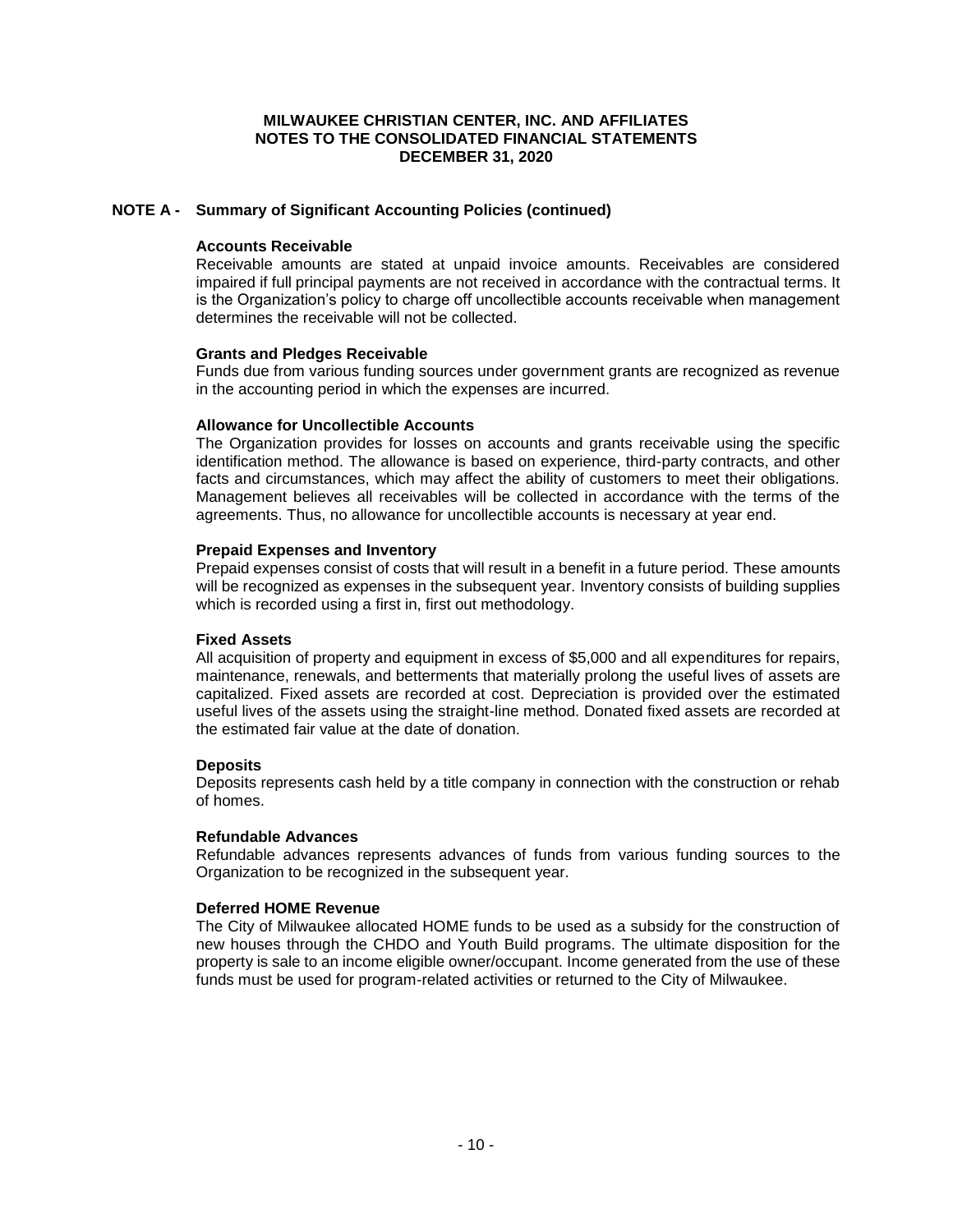## **NOTE A - Summary of Significant Accounting Policies (continued)**

#### **Contributions and Grant Revenue**

Contributions received and unconditional promises to give are measured at fair value and are reported as increases in net assets. Contributions are considered available for the Organization's general operations and included in net assets without donor restrictions unless specifically restricted by a donor. A restricted contribution is reported in revenue and net assets without donor restrictions when the restriction is met within the same reporting period as the contribution is received. Contributions received restricted for a purpose not yet met or to support a future period are included in net assets with donor restrictions. When a donor restriction from a prior year expires, net assets with donor restrictions are reclassified to net assets without donor restrictions and reported in the statement of activities as net assets released from restrictions. Conditional contributions are not recognized as revenue until they become unconditional. A conditional contribution is one that has both a barrier that must be overcome and an agreement requiring advance payment to be returned or future payment not to be obligated if the barrier is not overcome.

Net assets restricted for acquisition of building or equipment are reported as net assets with donor restrictions until the specified asset is placed in service when the net assets are released to net assets without donor restrictions.

When a donor requires the investment of a contribution and restricts the use of investment income, the investment income is reported as net assets with donor restrictions until appropriated for the designated time or use when the net assets are released to net assets without donor restrictions.

Contributions of assets other than cash are recorded at their estimated fair value at the date of the gift. Donated services are recognized as contributions if the services create or enhance nonfinancial assets or the services require specialized skills, are performed by people with those skills, and would otherwise be purchased by the Organization. Accordingly, the value of contributed time that does not meet these requirements has not been determined and is not reflected in the accompanying financial statements.

#### **Grants and Contract Revenue**

Grants and contract revenue are recognized when earned. Revenue is earned when eligible expenditures, as defined in each grant, contract or other allowable cost manual, are made. Any cash received for revenue not yet earned is considered to be deferred revenue. Revenue earned but not yet paid to the Organization is included in grants receivable. Expenditures are subject to review by the granting authority. To the extent, if any, that such review reduces expenditures allowable under these grants or contracts, the Organization records the disallowance at the time the final assessment is made. Management believes that disallowances, if any, would not have a significant effect on the financial statements.

#### **Functional Expenses**

The Organization allocates costs directly to program, management, or fundraising when appropriate. Certain expenses are attributable to one or more programs or supporting functions of the organization. Those expenses include utilities and occupancy which are allocated based on square footage; and salaries which are allocated based on estimates of time and effort.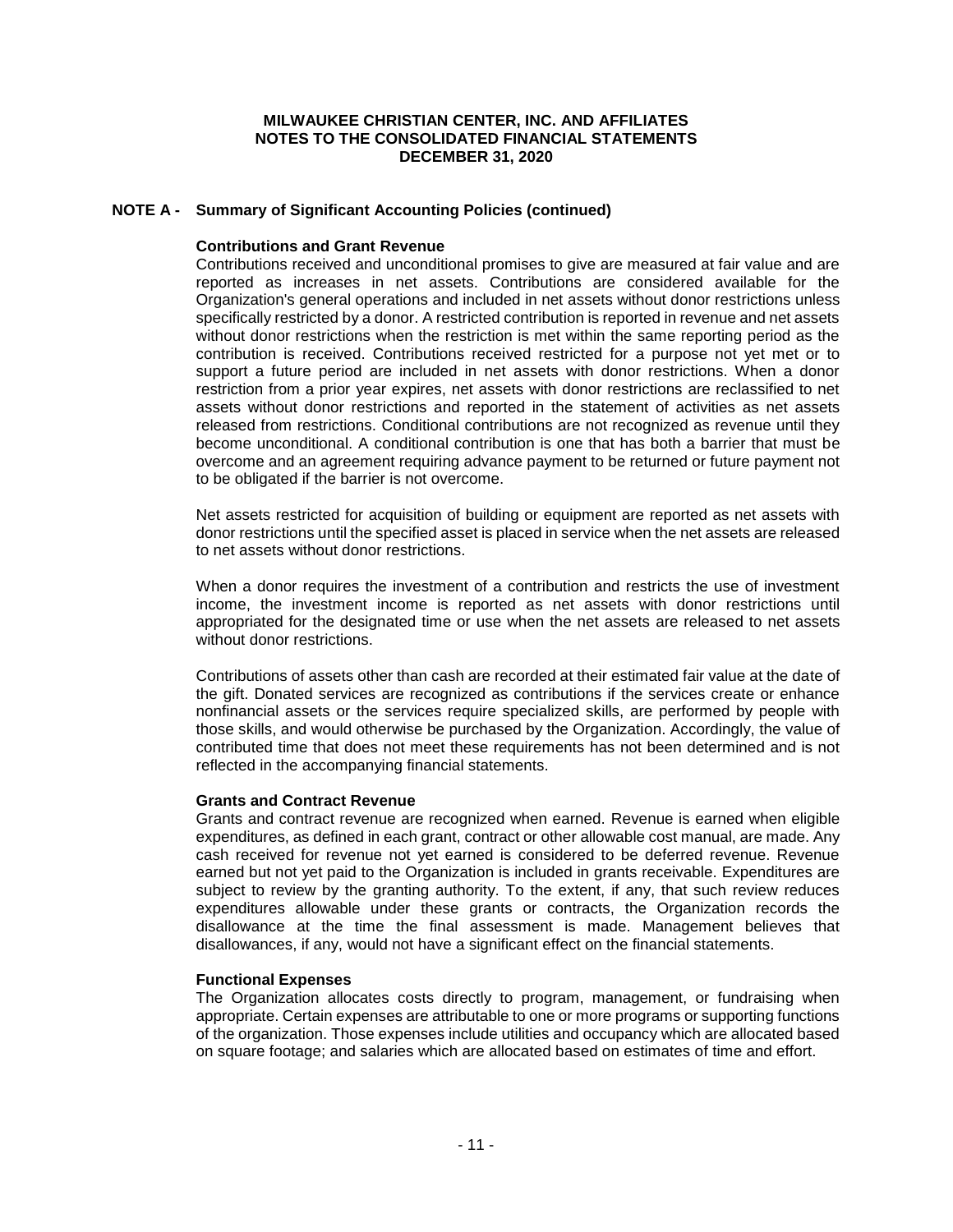# **NOTE A - Summary of Significant Accounting Policies (continued)**

#### **Estimates**

The preparation of financial statements in conformity with generally accepted accounting principles requires management to make estimates and assumptions that affect the reported amounts of assets and liabilities and disclosure of contingent assets and liabilities at the date of the consolidated financial statements and the reported amounts of revenues and expenses during the reporting period. Actual results could differ from those estimates.

#### **NOTE B - Comparative Financial Information**

The financial information shown for 2019 in the accompanying consolidated financial statements is included to provide a basis of comparison with 2020. The comparative information is summarized by total only, not by net asset class. Such information does not include sufficient detail to constitute a presentation in conformity to generally accepted accounting principles. Accordingly, such information should be read in conjunction with the Organization's consolidated financial statements for the year ended December 31, 2019, from which the summarized information was derived.

# **NOTE C - Future Accounting Pronouncements**

*Accounting Standards Update 2020-07, Presentation and Disclosures by Not-for-Profit Entities for Contributed Nonfinancial Assets (Topic 958)* will be effective for fiscal years beginning after June 15, 2021. The amendments in this update are required and provide new presentation and disclosure requirements about contributed nonfinancial assets to nonprofits, including additional disclosure requirements for recognized contributed services. Contributed nonfinancial assets will be required to be reported as a separate line in the statement of activities. A financial statement note will be required to provide disaggregated contributed nonfinancial assets by category including: the type of contributed nonfinancial asset; qualitative information about the monetization or utilization of the nonfinancial assets; the policy about the monetization or utilization of nonfinancial assets; a description of restrictions, valuation, and the market used to determine the fair value. The amendments, required to be presented retrospectively to all periods presented, will not change the recognition and measurement requirements for those assets.

*Accounting Standards Update 2016-02, Leases (Topic 842)* will be effective for fiscal years beginning after December 15, 2021. This update requires the recognition of lease assets and lease liabilities on the statement of financial position measured at the present value of lease payments and requires disclosure of key information about the leasing arrangements.

*Accounting Standards Update 2020-08, Receivables – Nonrefundable Fees and Other Costs (Topic 310-20)* will be effective for fiscal years beginning after December 15, 2021. The amendments in this update represent changes to clarify the codification. An organization shall apply the amendment prospectively. This amendment impacts the effective yield of an existing individual callable debt security.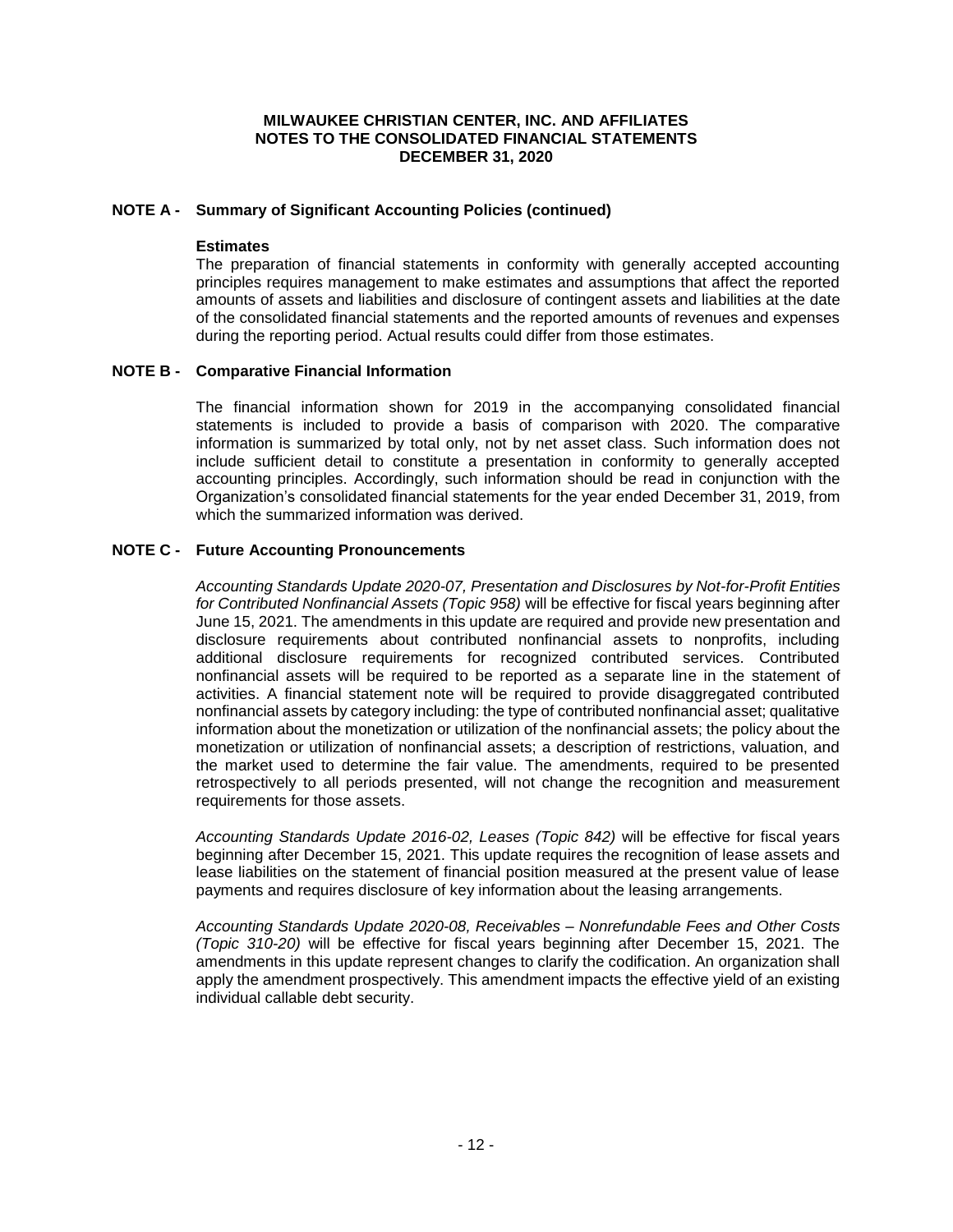## **NOTE C - Future Accounting Pronouncements (continued)**

*Accounting Standards Update 2016-13, Financial Instruments - Credit Losses (Topic 326)* will be effective for fiscal years beginning after December 15, 2023. The main objective of this update is to provide financial statement users with more decision-useful information about the expected credit losses on financial instruments and other commitments to extend credit held by a reporting entity at each reporting date. To achieve this objective, the amendments in this update replace the incurred loss impairment methodology in current GAAP with a methodology that reflects expected credit losses and requires consideration of a broader range of reasonable and supportable information to inform credit loss estimates, including exploring more forwardlooking alternatives.

#### **NOTE D - Liquidity**

The Organization has financial assets available to meet cash needs for general expenditures within one year of the statement of financial position date consisting of the following:

| Cash and Cash Equivalents                   | 628,437     |
|---------------------------------------------|-------------|
| <b>Accounts Receivable</b>                  | 10,450      |
| <b>Current Grants Receivable</b>            | 795.144     |
| Less: Grants Receivable for HOME Program    | (26, 943)   |
| Less: Amounts Subject to Donor Restrictions | (25,000)    |
| Total                                       | \$1,382,088 |

The Organization manages liquidity by requesting reimbursement under various grants on a monthly basis. In addition to the financial assets above, the Organization has a line of credit of \$200,000 which is available in the event of a liquidity need.

## **NOTE E - Conditional Contributions and Grants**

The Organization has multiple contracts with the government that include specific use stipulations requiring funds be used only on qualifying expenses determined by the grant contract and allowable cost policies. The Organization will not receive the grant funds unless spent on the required activity and within the allowable cost guidance. As of December 31, 2020, the Organization has available grant funds of \$743,272, available for its programs through August 31, 2021. In addition, the Organization has \$38,046 available for its Youthbuild program through May 31, 2022 and \$110,000 available for its Credible Messenger program available through October 31, 2021.

# **NOTE F - Concentration of Risk**

The Organization receives grants from various government agencies whose programs rely on the availability of funding from the United States government. Approximately 48% of the Organization's revenue was from government grants during the year ended December 31, 2020.

The Organization maintains its cash balances at several financial institutions. Accounts at each institution are insured by the Federal Deposit Insurance Corporation up to \$250,000. At December 31, 2020, the Organization's uninsured cash balances total \$233,301.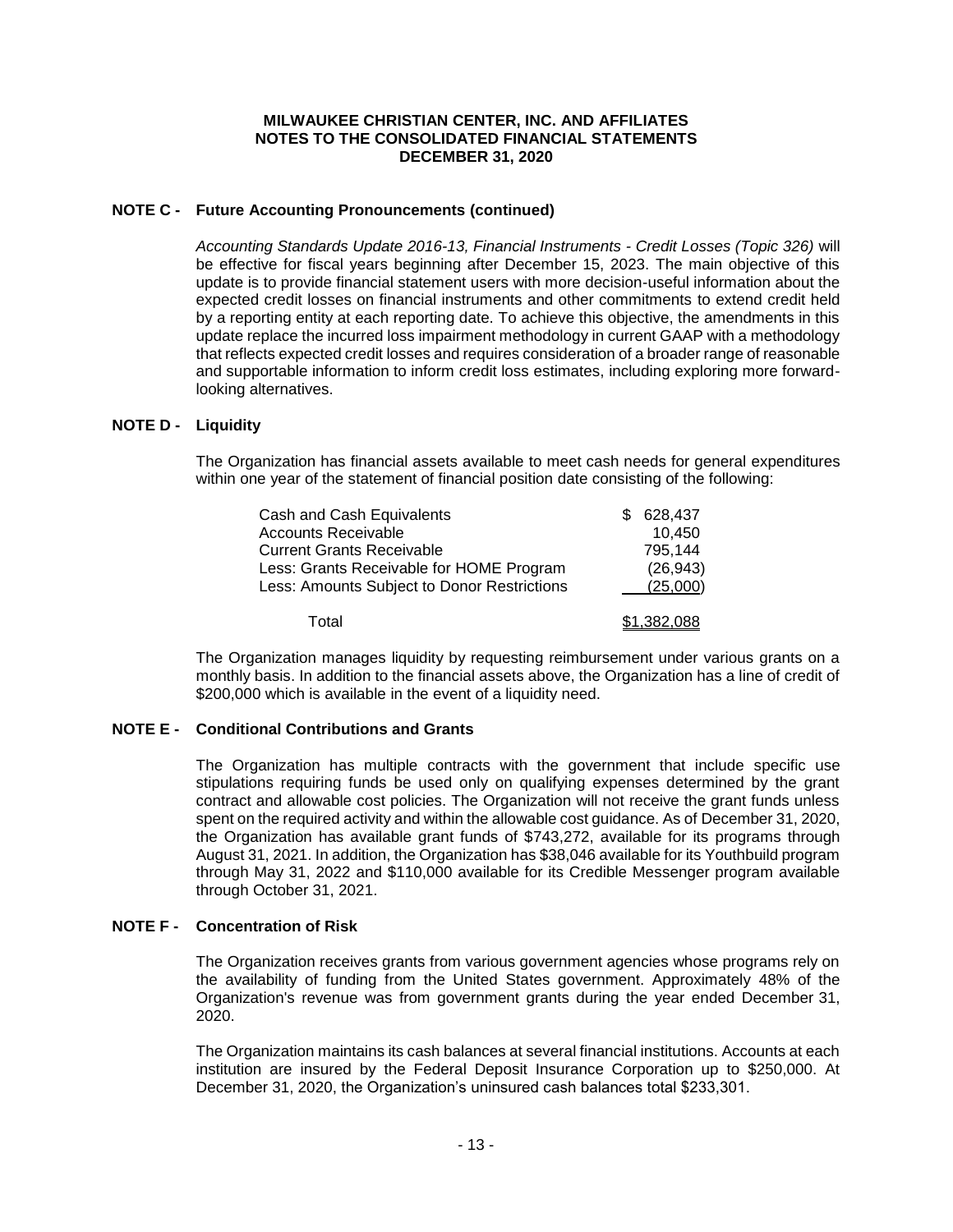# **NOTE G - Grants and Pledges Receivable**

Grants and pledges receivable consists of the following amounts as of December 31, 2020:

| Source                                                  | Amount    |
|---------------------------------------------------------|-----------|
| United Way of Greater Milwaukee and Waukesha County     | \$147,491 |
| Wisconsin Department of Administration - AmeriCorps     | 54,236    |
| Department of Labor                                     | 9,662     |
| Community Advocates - YPA                               | 55,585    |
| Milwaukee County - First-Time Juvenile Offender Program | 1,608     |
| City of Milwaukee - CDBG Mbuilds                        | 66,792    |
| City of Milwaukee - CHDO Operating                      | 14,292    |
| City of Milwaukee - CDBG - Kozy                         | 6,453     |
| City of Milwaukee - HOME                                | 26,943    |
| City of Milwaukee - CDBG - Indirect                     | 36,407    |
| City of Milwaukee – Office of Violence Prevention       | 20,720    |
| University of Wisconsin - Madison                       | 6,025     |
| J. H. Findorff & Son                                    | 25,000    |
| Milwaukee Public Schools - Forest Home                  | 78,388    |
| Milwaukee Public Schools - Violence Free Zone Program   | 154,960   |
| Milwaukee Public Schools - Partnership for the Arts     | 3,009     |
| Milwaukee County - Department of Aging                  | 85,140    |
| Other                                                   | 2,432     |
| Total                                                   | \$795,144 |

# **NOTE H - Fixed Assets**

Fixed assets as of December 31, 2020, consist of the following:

| Land                              | 65,500<br>\$. |
|-----------------------------------|---------------|
| <b>Buildings and Improvements</b> | 800.249       |
| Equipment                         | 206.640       |
| Less: Accumulated Depreciation    | (314, 165)    |
| Total                             | \$758.224     |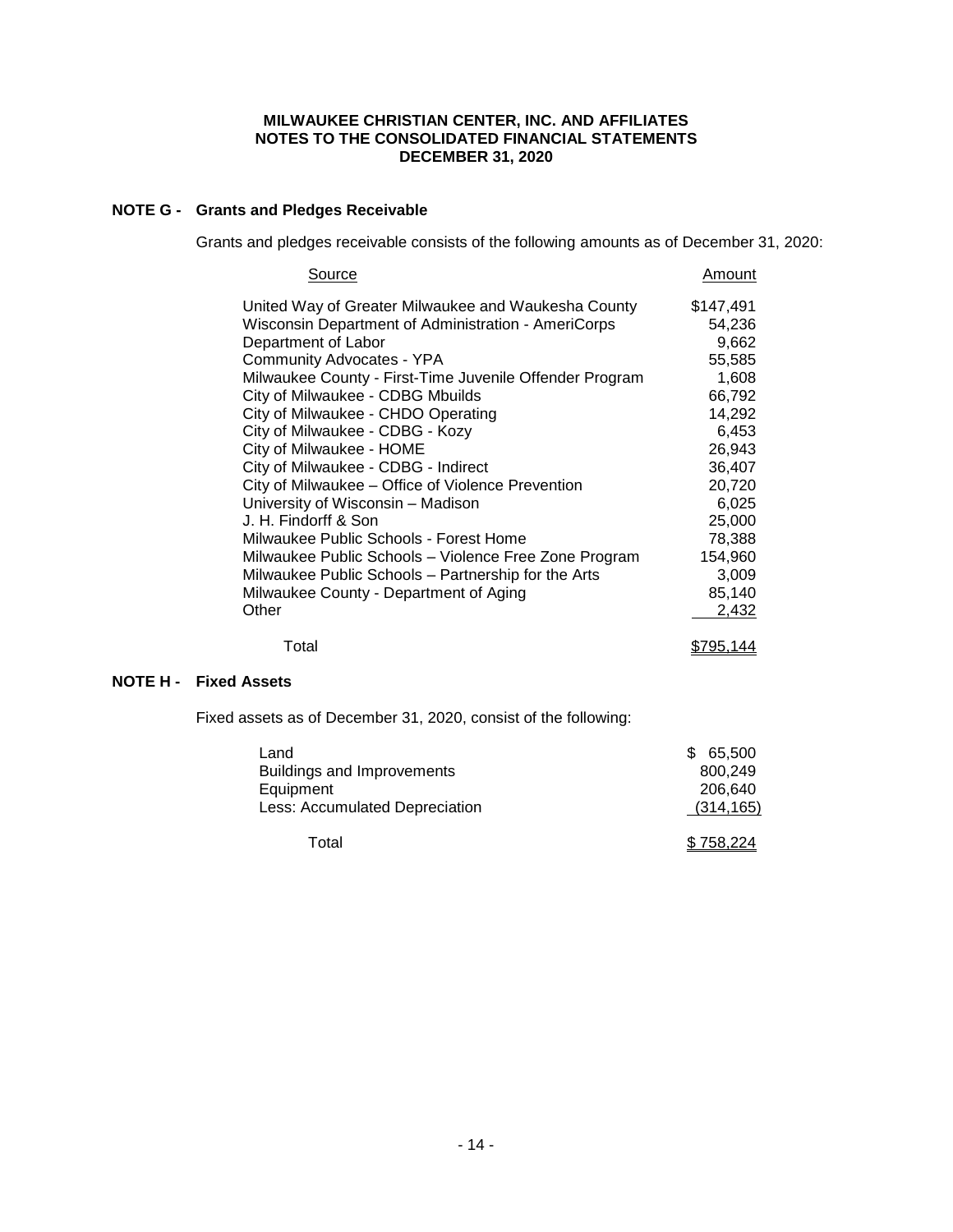## **NOTE I - Properties Held for Resale**

The Organization constructs properties for resale through the CHDO program. The program is financed by City of Milwaukee HOME and Community Development Block Grant funds, and bank loans. The locations and balances of the properties consist of the following:

| Location                                                           | Balance as of December 31, 2020 |
|--------------------------------------------------------------------|---------------------------------|
| 2933 N. 26 <sup>th</sup> Street<br>1138 S. 19 <sup>th</sup> Street | \$110,083<br>1.572              |
| 2942 N. 26 <sup>th</sup> Street<br>2815 N. 22 <sup>nd</sup> Street | 181.909<br>11,171               |
| 1579 S. 21 <sup>st</sup> Street                                    | 102.123                         |
| Total                                                              | 106.858                         |

The Organization constructs properties for resale through the Youthbuild program. The program is financed by City of Milwaukee HOME and Community Development Block Grant funds and bank loans. The locations and balances of the properties consist of the following:

| .ocation                                                                           | Balance as of December 31, 2020 |
|------------------------------------------------------------------------------------|---------------------------------|
| 1009 S. 17 <sup>th</sup> Street                                                    | \$203,504                       |
| A summary of the properties held for resale and the current status is shown below: |                                 |
| Properties Held For Resale                                                         | Amount                          |
| CHDO Program<br>Youthbuild Program                                                 | \$406,858<br>203,504            |
| Total                                                                              | \$610,362                       |

The Organization anticipates that certain of the above properties with a cost at December 31, 2020 of \$313,587 will be sold within the next year and accordingly, are reported as current assets. The remaining properties with a cost of \$296,775 are reported as other assets.

# **NOTE J - Investments**

Investments are stated at fair value. Net appreciation in the fair value of investments, which consists of the realized and unrealized gains or losses on those investments, is shown in the statement of activities. Investments as of December 31, 2020, consist of the following:

Stocks and Fixed Income Blended Fund **\$13,128**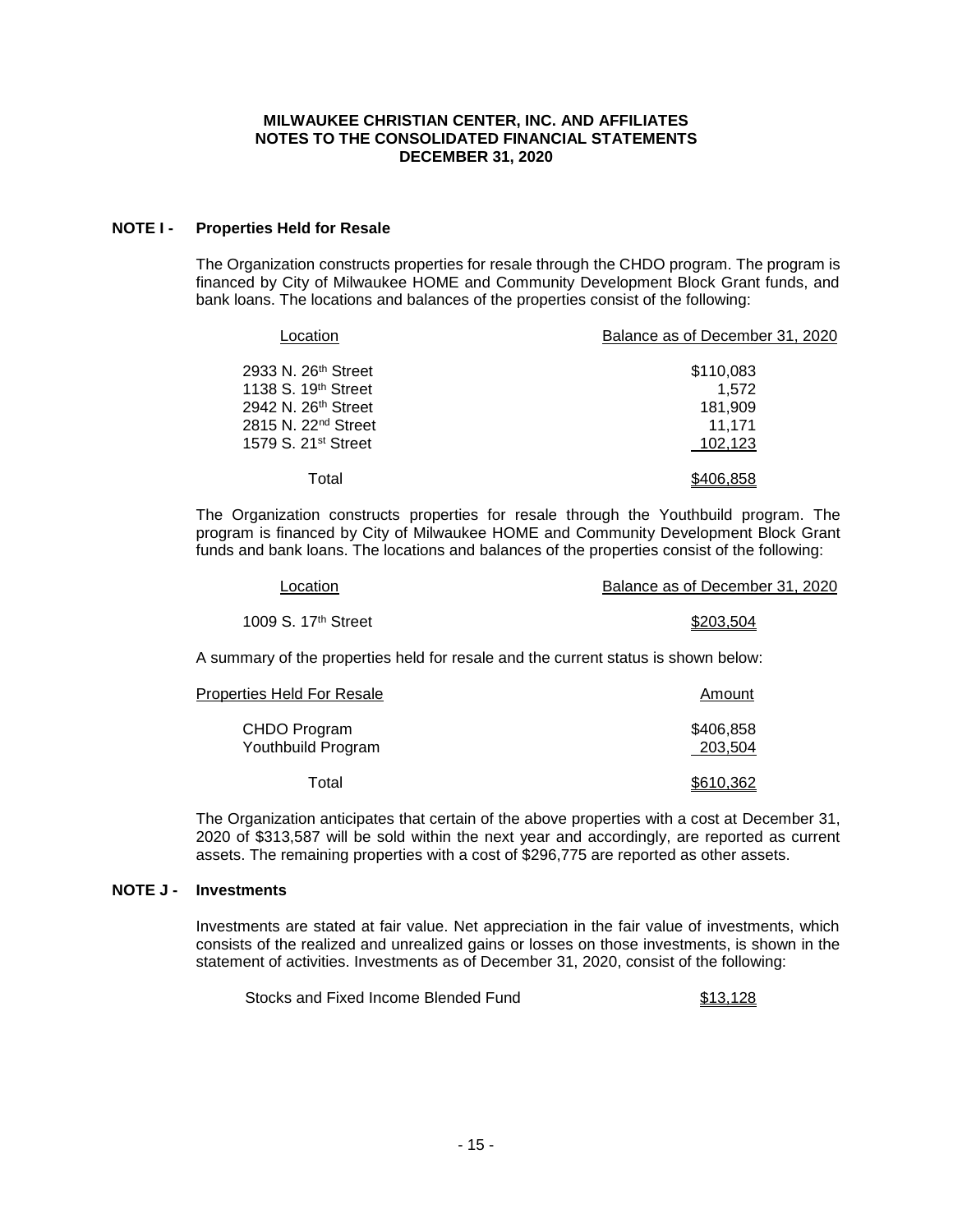## **NOTE K - Fair Value Investments**

The Organization has adopted the Financial Accounting Standards Board guidance on fair value measurements. A three-tier hierarchy is used to maximize the use of observable market data inputs and minimize the use of unobservable inputs and to establish classification of fair value measurements for disclosure purposes. Financial assets valued using Level 1 inputs are based on unadjusted quoted market prices within active markets. Financial assets valued using Level 2 inputs are based primarily on quoted prices for similar assets in active or inactive markets. Financial assets valued using Level 3 inputs are based primarily on valuation models with significant unobservable pricing inputs and which result in the use of management estimates.

The following table sets forth by level, within the fair value hierarchy, the Organization's assets at fair value as of December 31, 2020:

| <b>Investment Category</b> | Fair Value | <b>Quoted Prices</b><br>In Active<br>Markets for<br>Identical<br>Assets<br>(Level 1) | Significant<br>Other<br>Observable<br>Inputs<br>(Level 2) | Significant<br>Unobservable<br>Inputs<br>(Level 3) |
|----------------------------|------------|--------------------------------------------------------------------------------------|-----------------------------------------------------------|----------------------------------------------------|
| Stocks and Fixed Income    | \$13,128   | \$13,128                                                                             | $- - -$                                                   | ---                                                |

## **NOTE L - Deposits**

The Organization has a deposit of \$83,741 with Chicago Title Company at December 31, 2020. These funds are held for payment of costs related to the HOME program.

# **NOTE M - Refundable Advance - Grant**

The Organization received funds for the AmeriCorps program of \$26,640 as of December 31, 2020, which will be recognized as revenue in the subsequent year.

# **NOTE N - Deferred HOME Revenue**

The City of Milwaukee allocated HOME funds to be used as a subsidy for the construction of new houses through the CHDO program. The ultimate disposition for the property is sale to an income eligible owner/occupant. Income generated from the use of these funds must be used for program-related activities or returned to the City of Milwaukee. As of December 31, 2020, \$273,394 was drawn from these funds.

The City of Milwaukee allocated HOME funds to be used as a subsidy for the construction of new houses through the Youthbuild program. The ultimate disposition for the property is sale to an income eligible owner/occupant. Income generated from the use of these funds must be used for program-related activities or returned to the City of Milwaukee. Funds drawn as of December 31, 2020, were \$156,543.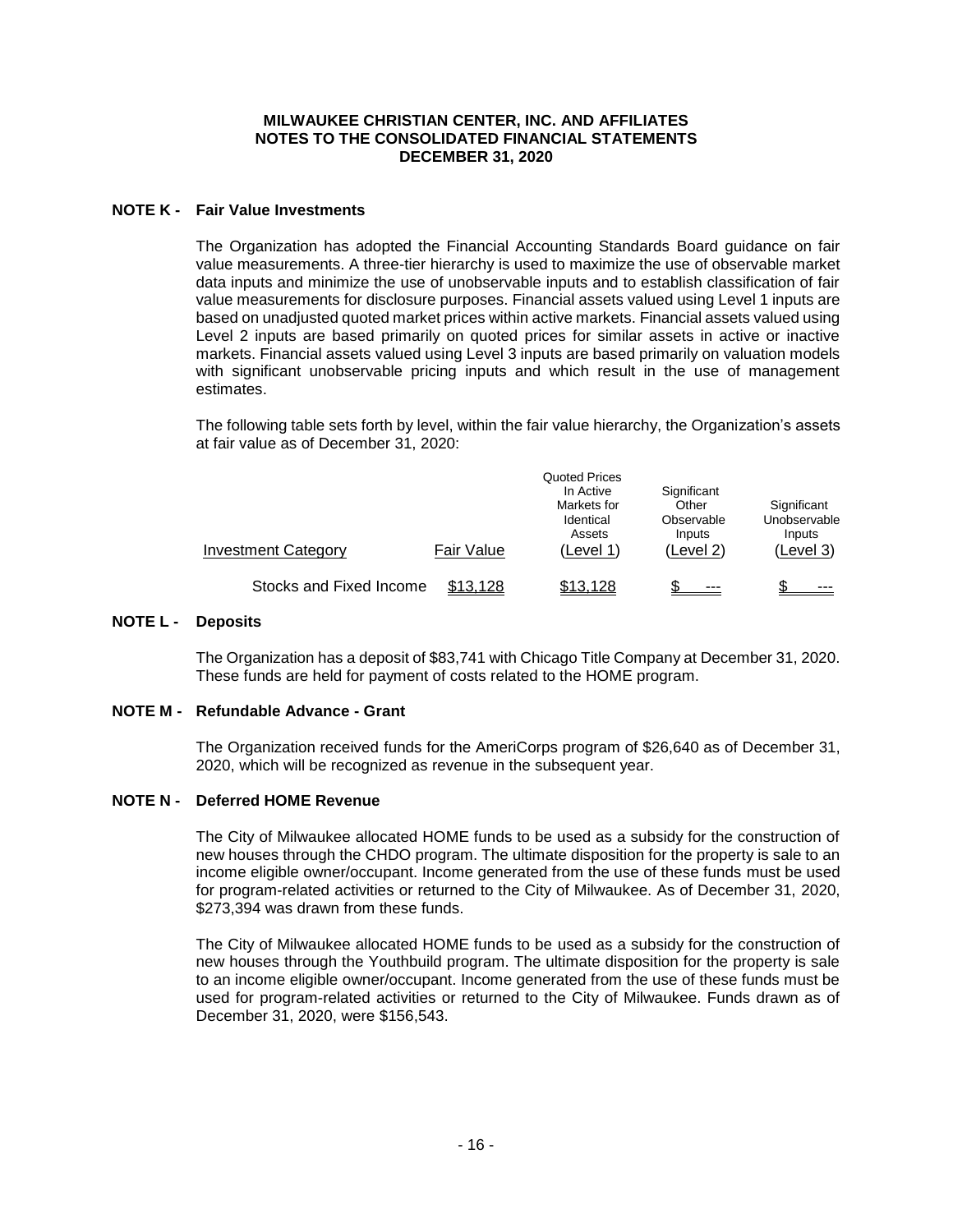## **NOTE O - Line of Credit**

The Organization has a \$200,000 line of credit available with a local bank that bears interest at 3.62%, which has an open ended due date. The line of credit is secured by the building, which the Organization owns. At December 31, 2020, no amounts were drawn on this line of credit.

# **NOTE P - Bank Construction Loans**

As of December 31, 2020, the Organization had the following outstanding construction loans payable related to property held for resale:

| Loan and Location               | <b>Balance</b><br>Outstanding | Interest<br>Rate | Maturity          |
|---------------------------------|-------------------------------|------------------|-------------------|
| 2933 N. 26th Street             | 3.122                         | 6.00             | February 1, 2021  |
| 2942 N. 26th Street             | 46,778                        | 6.00             | February 1, 2021  |
| 2815 N. 22 <sup>nd</sup> Street | 36,300                        | 6.00             | November 12, 2021 |
| 1009 S. 17th Street             | 60,973                        | 5.25             | March 6, 2021     |
| Total                           | \$147.173                     |                  |                   |

The original maturity on these loans are all within the next year and accordingly the balances are reported as current liabilities. The loans maturing in the first quarter of 2021 were amended with maturity dates in the first quarter of 2022.

# **NOTE Q - Paycheck Protection Program Loan**

The Organization was granted a \$598,070 loan under the Paycheck Protection Program "PPP" administered by a Small Business Administration (SBA) approved partner. The loan is uncollateralized and is fully guaranteed by the Federal government. The organization initially recorded the loan as a refundable advance and subsequently recognized grant revenue in accordance with guidance for conditional contributions; that is, once the measurable performance or other barrier and right of return of the PPP loan no longer existed. The organization has recognized \$463,428 as grant revenue for the year ended December 31, 2020. In May 2021, the Organization has received approval for forgiveness of \$463,428. The Organization is required to repay the remaining advance of \$134,642 plus interest accrued at 1% per annum in monthly payments beginning on June 28, 2021. Principal and interest payments will be required through the maturity date, April 28, 2025. Future minimum principal payments for the loan is as follows:

| Years Ending December 31, | Amount    |
|---------------------------|-----------|
| 2021                      | \$19,910  |
| 2022                      | 34,414    |
| 2023                      | 34,764    |
| 2024                      | 35,115    |
| 2025                      | 10,439    |
| Total                     | \$134,642 |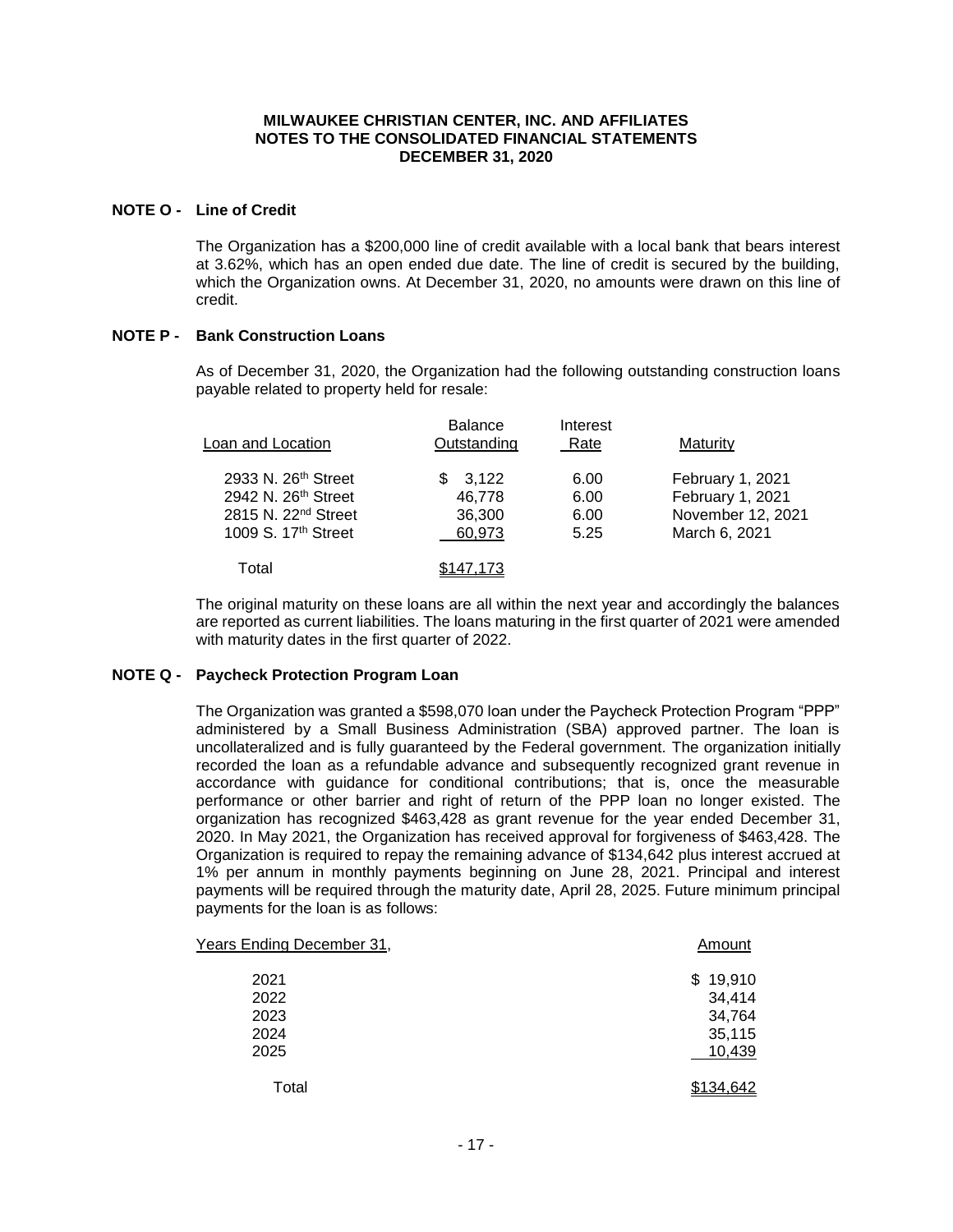## **NOTE R - Mortgages Payable**

The Organization obtained a mortgage payable through IFF of \$320,000 to finance the purchase and renovation of the building located at 807 South 14th Street in Milwaukee, Wisconsin, on March 23, 2012. The loan has an interest rate of 4.5% through the date on which the renovation is complete and will be recalculated in five-year intervals. The current interest rate is 5%. The mortgage is secured by the real estate. Principal payments of \$2,505 are due on a monthly basis. The balance due on the mortgage as of December 31, 2020, was \$191,128.

The Organization obtained a mortgage payable through a BMO Harris Bank of \$325,000 to finance the purchase and renovation of the building located at 807 South  $14<sup>th</sup>$  Street in Milwaukee, Wisconsin, on March 23, 2012. The loan has an interest rate of 4.85% and is due October 27, 2022. The mortgage is secured by the building. Principal payments of \$2,118 are due on a monthly basis. The balance due on the mortgage as of December 31, 2020, was \$232,217.

The following is a summary of the mortgages payable as of December 31, 2020:

| Lender            | Due Date                 | Rate         | Amount               |
|-------------------|--------------------------|--------------|----------------------|
| Local Bank<br>IFF | 10/27/2022<br>10/01/2027 | 4.85%<br>.5% | \$232,217<br>191.128 |
| Total             |                          |              | \$423.345            |

Future minimum principal payments for the mortgages are as follows:

| Years Ending December 31, | Amount    |
|---------------------------|-----------|
| 2021                      | \$35,301  |
| 2022                      | 239,958   |
| 2023                      | 23,186    |
| 2024                      | 24,372    |
| 2025                      | 25,619    |
| Thereafter                | 74,909    |
| Total                     | \$423.345 |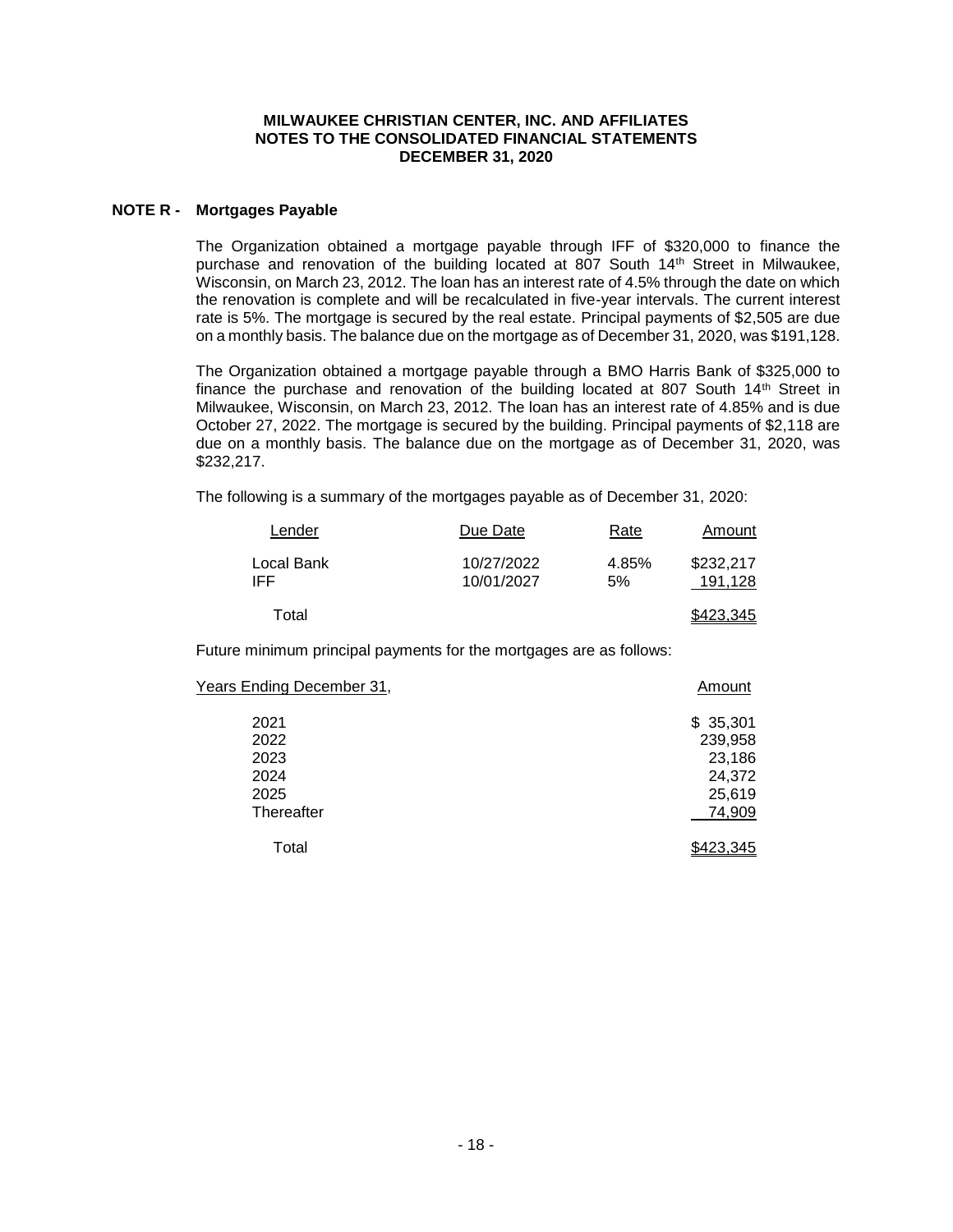## **NOTE S - Capital Lease**

The Organization signed a lease for a copier under a capital lease with capitalized cost of \$7,024. Accumulated depreciation for the year ended December 31, 2020, relating to this copier was \$1,463. Depreciation expense reported in the statement of activities includes \$1,405 for the copier under the capital lease. The balance on this lease is \$5,722 as of December 31, 2020. Future minimum principal payments are as follows:

| Year  | Principal | Interest | Total          |
|-------|-----------|----------|----------------|
| 2021  | \$1,267   | \$257    | \$1,524        |
| 2022  | 1,332     | 192      | 1,524          |
| 2023  | 1,400     | 124      | 1,524          |
| 2024  | 1.471     | 53       | 1,524          |
| 2025  | 252       |          | 254            |
| Total | \$5,722   | \$628    | <u>\$6,350</u> |

## **NOTE T - Operating Leases**

The Organization renewed a facilities lease with Milwaukee County Department of Parks, Recreation and Culture in December 2015, with and expiration date of November 1, 2023. During 2020, total lease payments under the lease were \$12,600. The lease can be canceled with a 90-day written notice to the County.

#### **NOTE U - Rental Income**

The Organization leased a portion of their building to James Place. The one year lease begins July 1, 2020. During 2020, total income from rent payments under the lease were \$25,200. Future payments totaled \$12,600 to be collected in 2021.

# **NOTE V - In-Kind Revenue**

Donated food and a van with a fair value of \$458,148 was recorded as revenue for the year ended December 31, 2020.

#### **NOTE W - Retirement Fund**

The Organization maintains a Defined Contribution Plan covering substantially all employees who are at least 21 years old, and who worked at least one year, including prior employment, within the three full calendar year periods immediately preceding an employee's period of employment with the Organization as an employee in the nonprofit health or social services field. The contributions are vested upon completion of three years of vesting service or upon attainment of early retirement age. The Organization made monthly contributions of 3% of eligible employees' monthly gross wages for January through December of 2020. Total 403b defined contribution plan expense for 2020 was \$29,559.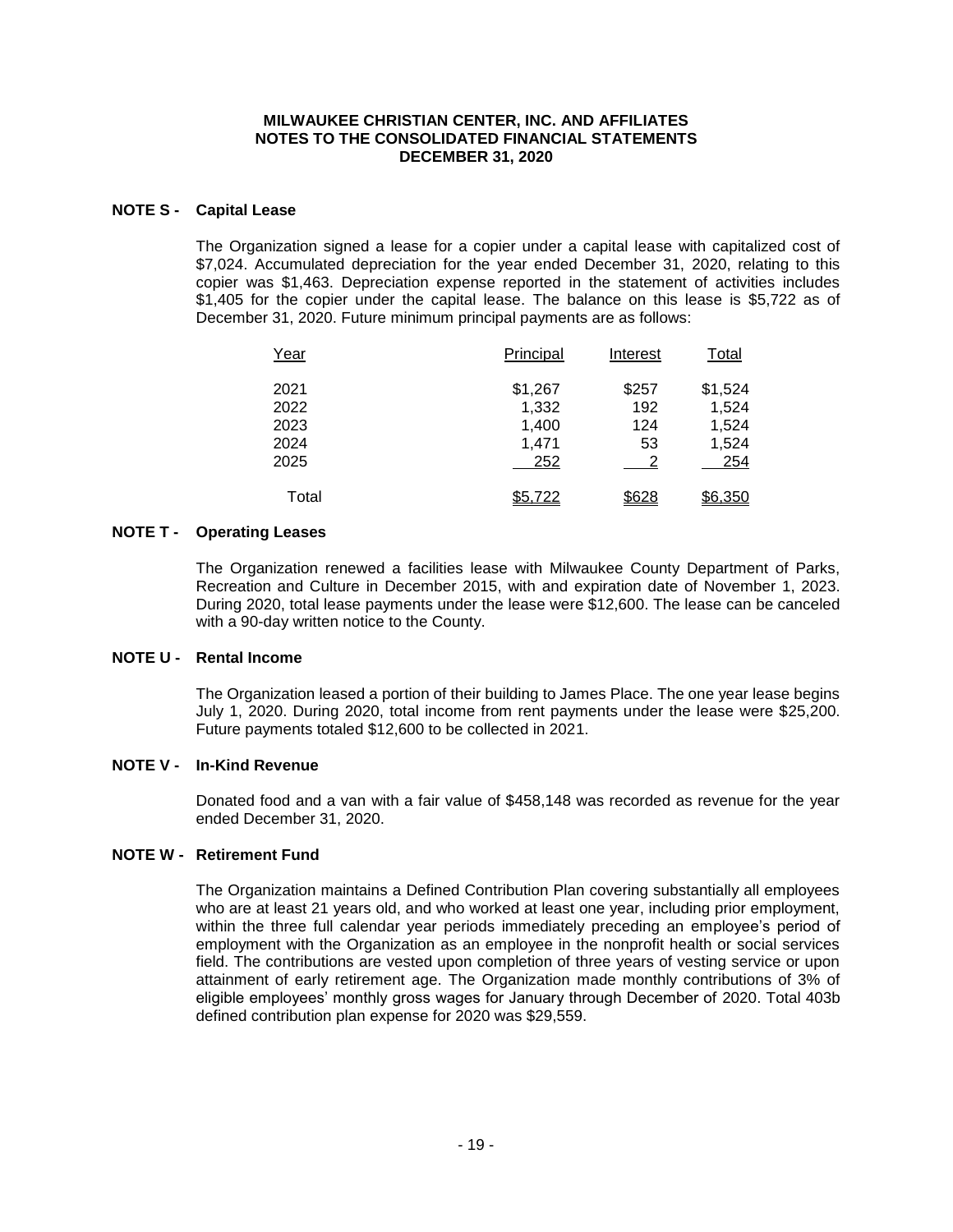# **NOTE X - Net Assets With Donor Restrictions**

Net assets with donor restrictions consist of the following amounts at December 31, 2020:

| rogram                                           | Amount    |
|--------------------------------------------------|-----------|
| United Way                                       | \$97,066  |
| Greater Milwaukee Foundation -                   |           |
| <b>Youth Collaborative Arts Corps</b>            | 35,000    |
| <b>ABHMS</b> – Youth Programming                 | 10,000    |
| Bradley Foundation - Violence Free Zone Programs | 69,042    |
| J. H. Findorff & Son - YouthBbuild Program       | 25,000    |
| Northwestern Mutual - Muskego Way Forward        | 90,589    |
| Pick Trust – COVID related expenditures          | 6,420     |
| Catholic Community Foundation - Older Adults     | 4,409     |
| Palmer Trust - Older Adults                      | 9,125     |
| Potawatomi - Older Adults                        | 599       |
| CHDO - Real Estate Sale Proceeds                 | 26,102    |
| Best Buy Foundation - Youth Programming          | 15,000    |
| Total Net Assets With Donor Restrictions         | \$388.352 |

In addition, at December 31, 2020, the Organization had \$121,625 of board designated net assets.

## **NOTE Y - Revenue from Contracts with Customers**

#### **Fee for Service Revenue**

The Organization offers services under the Safe Place Program funded by Milwaukee Public Schools. The program offers homework assistance, tutoring and recreational activities. Fee for service revenue is reported at the amount that reflects the consideration to which the Organization expects to be entitled in exchange for the services. Fee for service revenue is billed the month the services are provided. Revenue is recognized as the performance obligations are satisfied. Performance obligations are considered to be satisfied at the time the services were performed. At December 31, 2020, there were no obligations related to revenue from this contract. For the year ended December 31, 2020, program fee revenue was \$193,846.

The Organization offers services in its youth programs and collects fees from participants. Fee for service revenue is reported at the amount that reflects the consideration to which the Organization expects to be entitled in exchange for the services. Fee for service revenue is collected at the time the services are provided. Revenue is recognized as the performance obligations are satisfied. Performance obligations are considered to be satisfied at the time the services were performed. At December 31, 2020, there were no obligations related to revenue from these programs. For the year ended December 31, 2020, program fee revenue was \$4,575.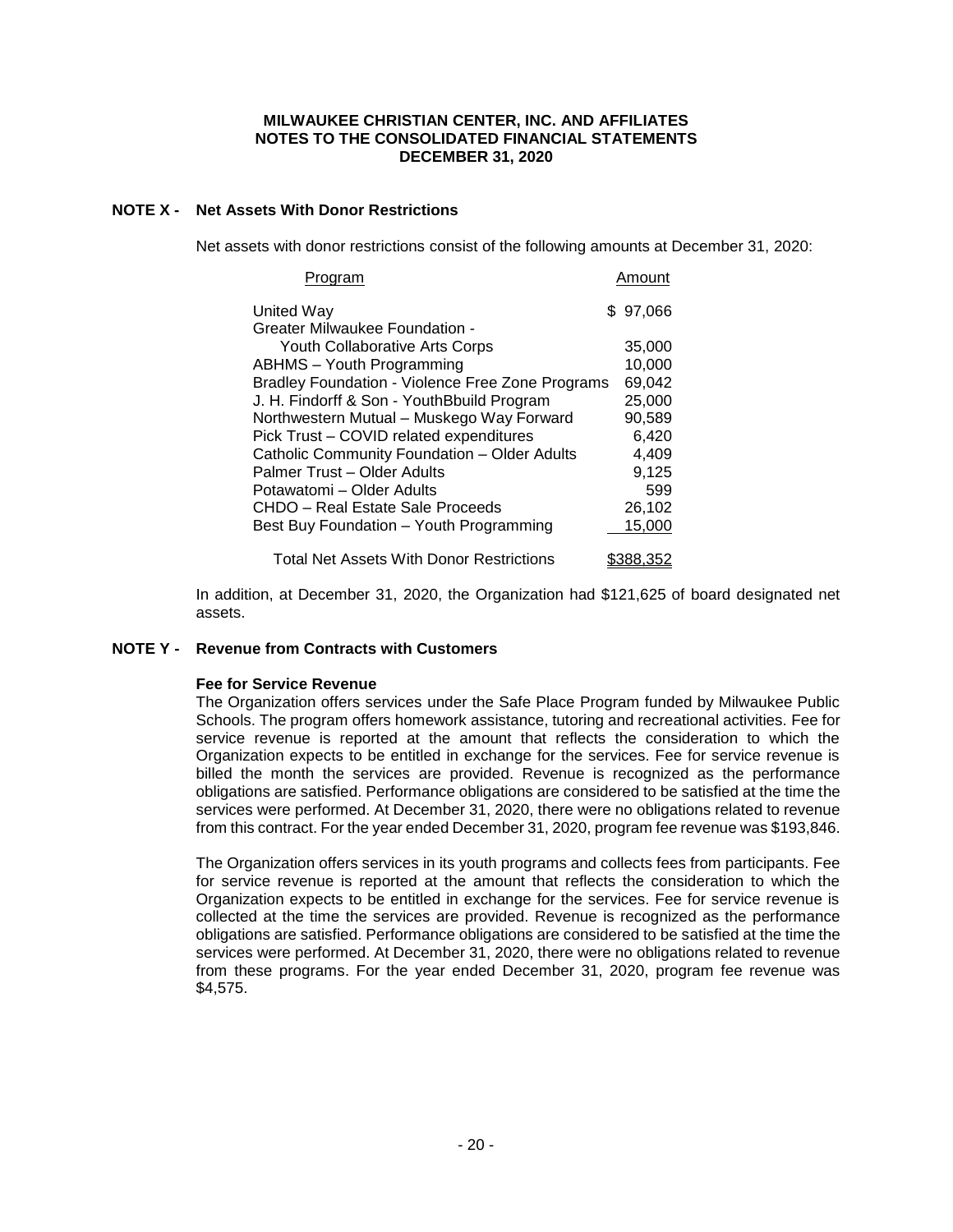# **NOTE Y - Revenue from Contracts with Customers (continued)**

#### **Special Events Revenue**

The Organization holds fundraising events during the year. Registration fees for the fundraising events are billed to participants at the time of registration. The event revenue is reported at the amount that reflects the consideration to which the Organization expects to be entitled in exchange for providing the registrants access to the events and event activities. Revenue from these events are recognized at the point in time the event is held and the Organization's performance obligation to hold the event is completed. The Organization also provides the opportunity to sponsor events. Registration and sponsorships for the Organization's events opens months before the events are scheduled to be held. Receipts and sponsorships collected in advance of the special events are deferred as contract liabilities until earned when the event is held at which point the revenue is recognized. At December 31, 2020, there were no assets or obligations related to this revenue. For the year ended December 31, 2020, fundraising events revenue was \$27,982.

## **NOTE Z - Advertising Costs**

The Organization uses advertising to promote its programs among the audiences it serves. Advertising costs are expensed as the services are provided. Advertising expense for the year ended December 31, 2020, was \$4,804.

## **NOTE AA - Contingent Liability**

Grant funds received under the City of Milwaukee CHDO program are subject to review and adjustment by the City. Certain program revenues may be required to be repaid to the City as a result of the review.

#### **NOTE BB - Income Taxes**

The Organization is exempt from income tax under Section 501(c)(3) of the Internal Revenue Code and is classified as other than a private foundation. Management has reviewed all tax positions recognized in previously filed tax returns and those expected to be taken in future tax returns. As of December 31, 2020, the Organization had no amounts related to unrecognized income tax benefits and no amounts related to accrued interest and penalties. The Organization does not anticipate any significant changes to unrecognized income tax benefits over the next year.